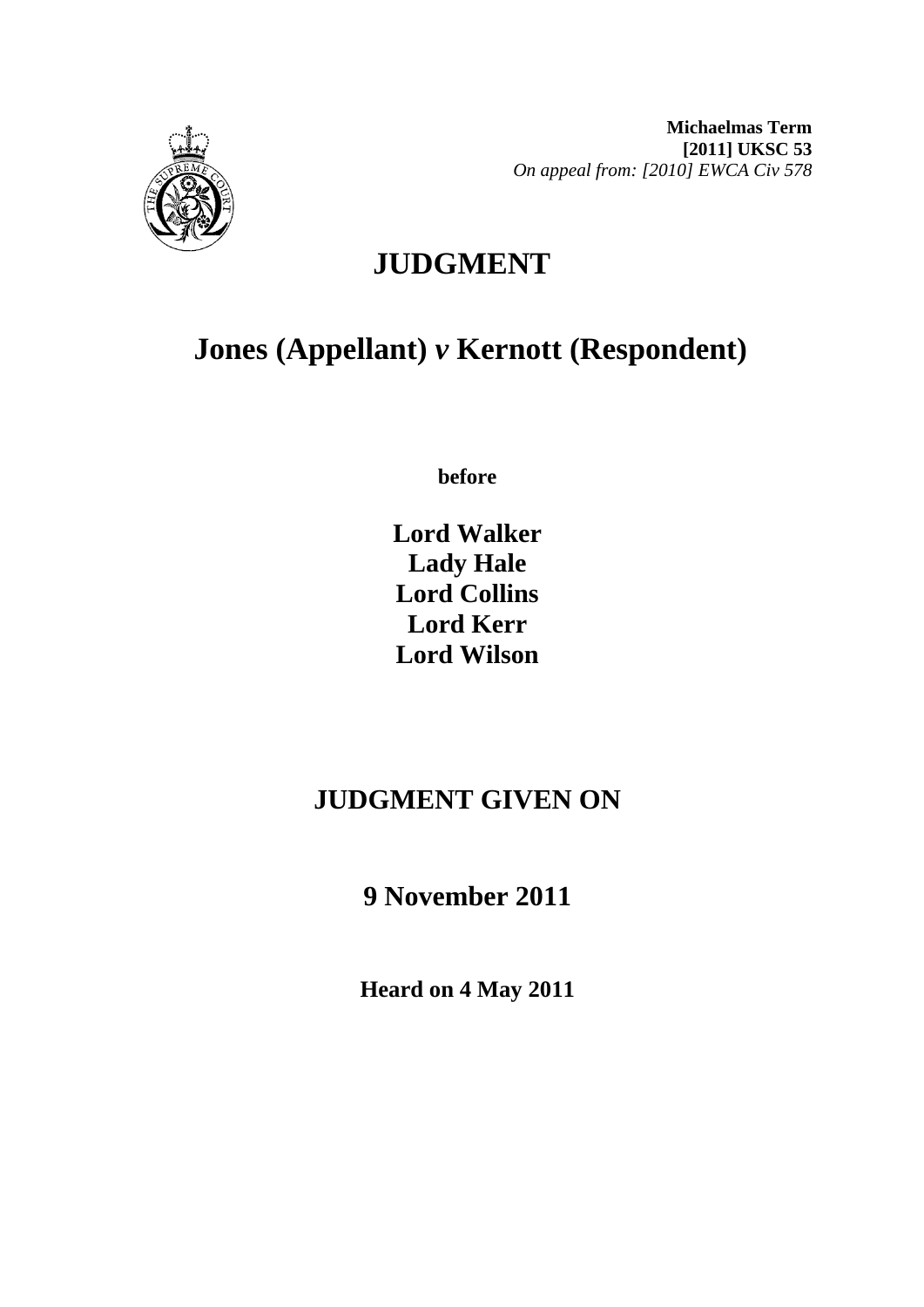(Instructed by A I Sampson & Co)

*Appellant Respondent*  Richard Power Andrew Bailey

> (Instructed by Francis Thatcher & Co)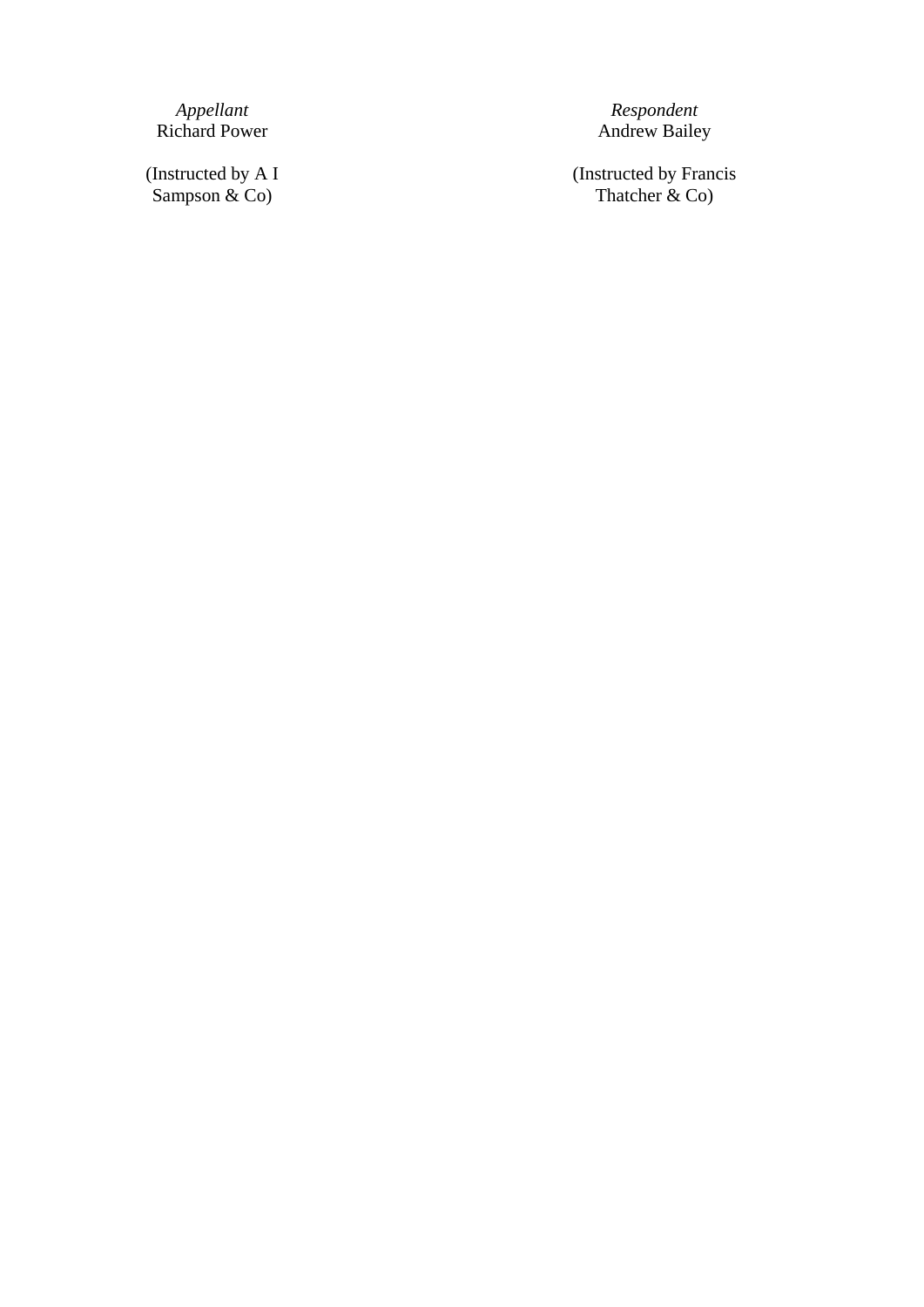#### **LORD WALKER AND LADY HALE**

1. This appeal gives the Supreme Court the opportunity to revisit the decision of the House of Lords in *Stack v Dowden* [2007] UKHL 17, [2007] 2 AC 432. That case, like this, was concerned with the determination of the beneficial interests in a house acquired in joint names by an unmarried couple who intended it to be their family home. Its reasoning was closely examined, in particular by Rimer LJ, in the present appeal: [2010] EWCA Civ 578, [2010] 1 WLR 2401. The fact that the Court of Appeal itself gave permission to appeal is a mark of the difficulties felt by the majority, not only with the reasoning but also with the outcome to which it led.

2. The decision in *Stack v Dowden* has also attracted a good deal of comment from legal scholars, which we have read although it was not referred to by counsel (who took a sensibly economical approach to the presentation of the appeal). This ranges from qualified enthusiasm (K Gray & S Gray, *Land Law*,  $6<sup>th</sup>$  ed (2009) para 7-072) to almost unqualified disapprobation (Swadling, "The Common Intention Trust in the House of Lords: An Opportunity Missed" (2007) 123 LQR 511; Dixon, "The Never-Ending Story – Co-Ownership After *Stack v Dowden*" [2007] Conv 456). But counsel have not argued that *Stack v Dowden* was wrongly decided or that this court should now depart from the principles which it laid down. This appeal provides an opportunity for some clarification.

#### *Stack v Dowden*

3. Mr Stack and Ms Dowden lived together for 19 years, from 1983 to 2002. They did not marry but they had four children born between 1986 and 1991. Ms Dowden was a well-qualified electrical engineer, and throughout the time when they lived together she worked full-time (except for periods of maternity leave) for the LEB and its successor. Mr Stack was a self-employed builder and decorator until 1987, after which he was employed by Hammersmith and Fulham LBC.

4. They started living together in 1983 in a house acquired in Ms Dowden's sole name at the price of £30,000. The deposit of £8,000 was paid out of a building society account in Ms Dowden's sole name; there was a conflict of evidence as to whether Mr Stack had made any contributions to the account. The balance of £22,000 was raised on a mortgage for which Ms Dowden alone was responsible. She made the mortgage payments and paid other household outgoings. Mr Stack kept his finances separate (he had most of his post, including his bank statements, sent to his father's address). They carried out extensive repairs and improvements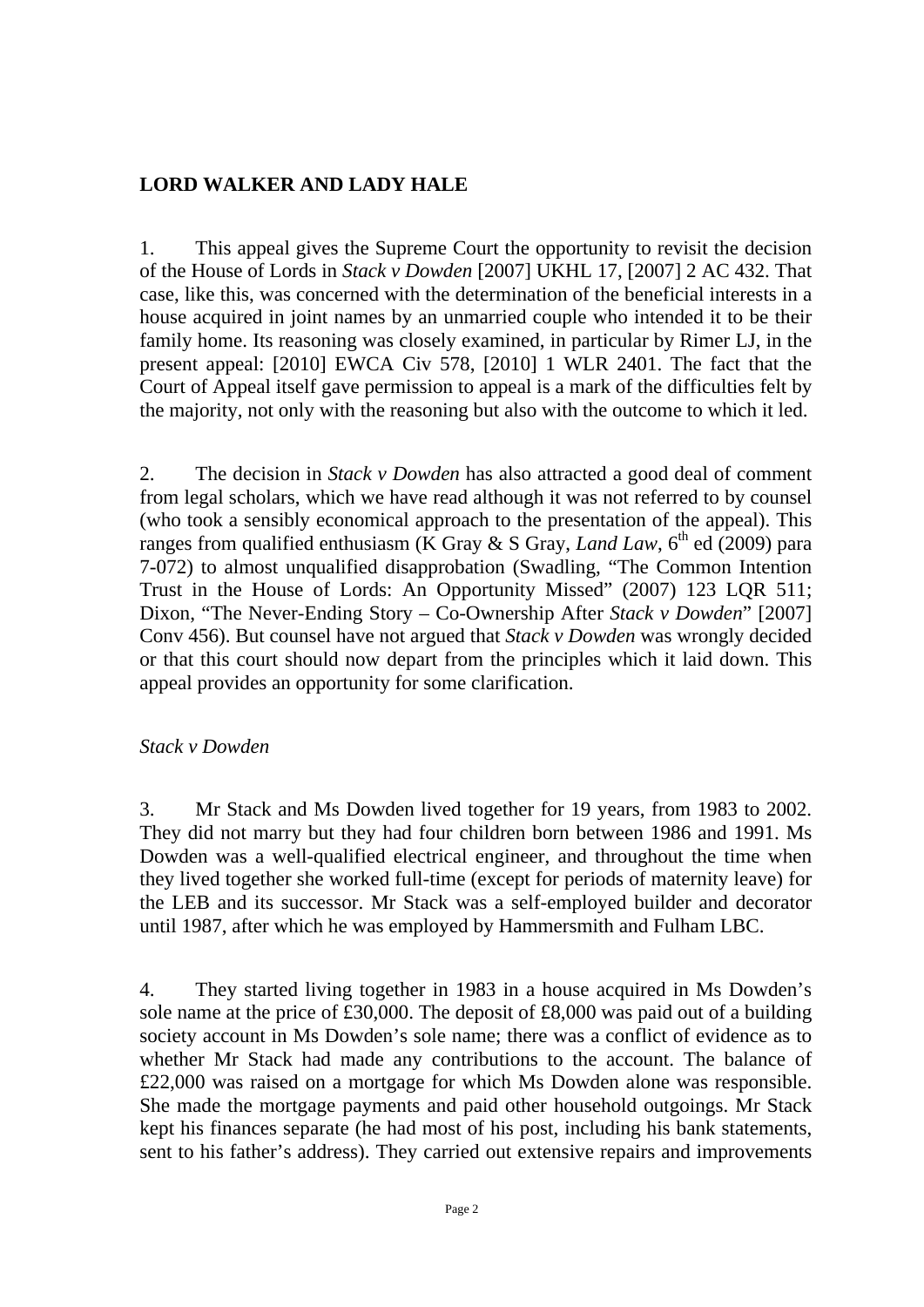to the house. The judge found that Mr Stack was responsible for most of this work but could not put a figure on its contribution to the sale value of the house.

5. They moved house in 1993. Ms Dowden received over £66,000 from the sale of their first home. Their new home was bought for £190,000. Nearly £129,000 came from Ms Dowden's building society account and the balance from a bank loan secured on the house and on two endowment policies, one in joint names and one in Ms Dowden's sole name. The house was transferred into their joint names with no express declaration of trust, but a standard-form provision that the survivor could give a good receipt.

6. Mr Stack paid the mortgage interest and the premiums on the joint policy, to a total amount of nearly £34,000. The principal of the mortgage loan was repaid by a series of lump sum payments, to which Mr Stack contributed £27,000 and Ms Dowden over £38,000. The utility bills were in Ms Dowden's name and she paid all or most of them. There were some improvements to the property, but not on a large scale. The parties continued to maintain separate bank accounts and each made a number of separate investments.

7. In short, there was a substantial disparity between their respective financial contributions to the purchase. The trial judge held that the proceeds of sale should be divided in equal shares. Although Ms Dowden had been the bigger earner, "they have both put their all into doing the best for themselves and their family as they could". The Court of Appeal allowed Ms Dowden's appeal and divided the proceeds 65% to 35% as she had asked. The House of Lords (Lord Hoffmann, Lord Hope, Lord Walker, Lady Hale and Lord Neuberger) unanimously upheld that order, although Lord Neuberger did so for different reasons from the majority.

8. The curious feature of the decided cases up until then had been that, once an intention to share ownership had been established, the courts had tended to adopt a more flexible and "holistic" approach to the quantification of the parties' shares in cases of sole legal ownership than they had in cases of joint legal ownership. In the former, they had adopted a concept of the "common intention" constructive trust which depends upon the shared intentions of the parties. In the latter, they had tended to analyse the matter in terms of a resulting trust, which depends upon the law's presumption as to the intention of the party who makes a financial contribution to the purchase. This point was made by Lady Hale in *Stack v Dowden*, paras 64 and 65 (see also Peter Gibson LJ in *Drake v Whipp* [1996] 1 FLR 826, 827, cited in *Stack v Dowden*, para 29).

9. The leading opinion in the House of Lords was that of Lady Hale. Lord Hoffmann, Lord Hope and Lord Walker all agreed with it, though Lord Hope and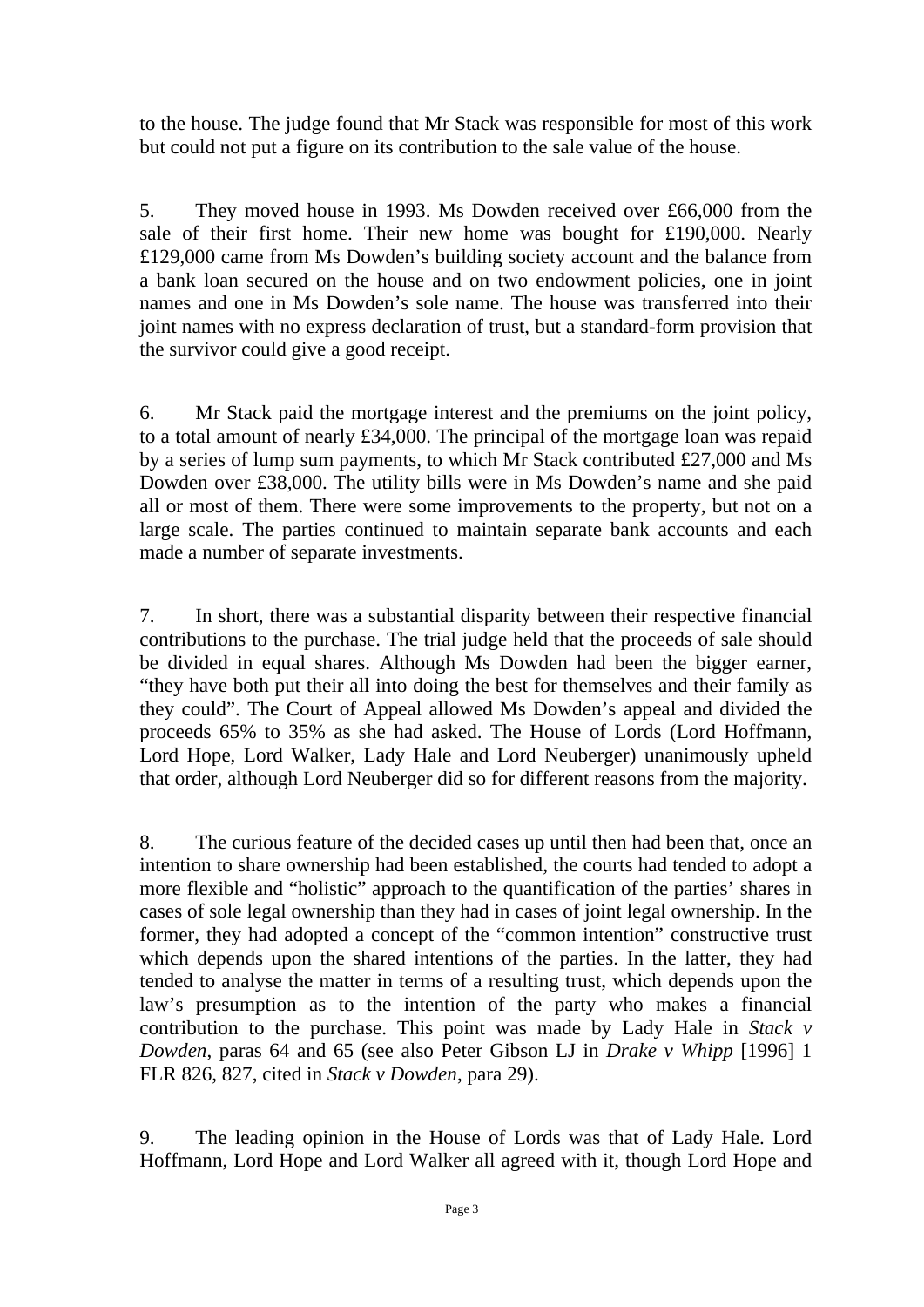Lord Walker added some observations of their own. Lord Hope discussed Scots law, drawing attention to the importance in Scotland of the law of unjust enrichment. Lord Walker contributed what he referred to as an "extended footnote", with a detailed commentary on Lord Diplock's speech in *Gissing v Gissing* [1971] AC 886.

10. The conclusions in Lady Hale's opinion were directed to the case of a house transferred into the joint names of a married or unmarried couple, where both are responsible for any mortgage, and where there is no express declaration of their beneficial interests. In such cases, she held that there is a presumption that the beneficial interests coincide with the legal estate. Specifically, "in the domestic consumer context, a conveyance into joint names indicates both legal and beneficial joint tenancy, unless and until the contrary is proved": Lady Hale, at para 58; Lord Walker at para 33.

11. Secondly, the mere fact that the parties had contributed to the acquisition of the home in unequal shares would not normally be sufficient to rebut the presumption of joint tenancy arising from the conveyance: "It cannot be the case that all the hundreds of thousands, if not millions, of transfers into joint names . . . are vulnerable to challenge in the courts simply because it is likely that the owners contributed unequally to their purchase": Lady Hale, at para 68.

12. Thirdly, the task of seeking to show that the parties intended their beneficial interests to be different from their legal interests was not to be "lightly embarked upon. In family disputes, strong feelings are aroused when couples split up. These often lead the parties, honestly but mistakenly, to reinterpret the past in selfexculpatory or vengeful terms. They also lead people to spend far more on the legal battle than is warranted by the sums actually at stake. A full examination of the facts is likely to involve disproportionate costs. In joint names cases it is also unlikely to lead to a different result, unless the facts are very unusual": Lady Hale, at para 68; also Lord Walker at para 33.

13. Fourthly, however, if the task is embarked upon, it is to ascertain the parties' common intentions as to what their shares in the property would be, in the light of their whole course of conduct in relation to it: Lady Hale, at para 60. It is the way in which this point was made which seems to have caused the most difficulty in the lower courts. The difficulty is well illustrated in Lord Wilson's judgment, at paras 85 to 87, which read the judgment in a way which we would not read it. It matters not which reading is correct. It does matter that any confusion is resolved.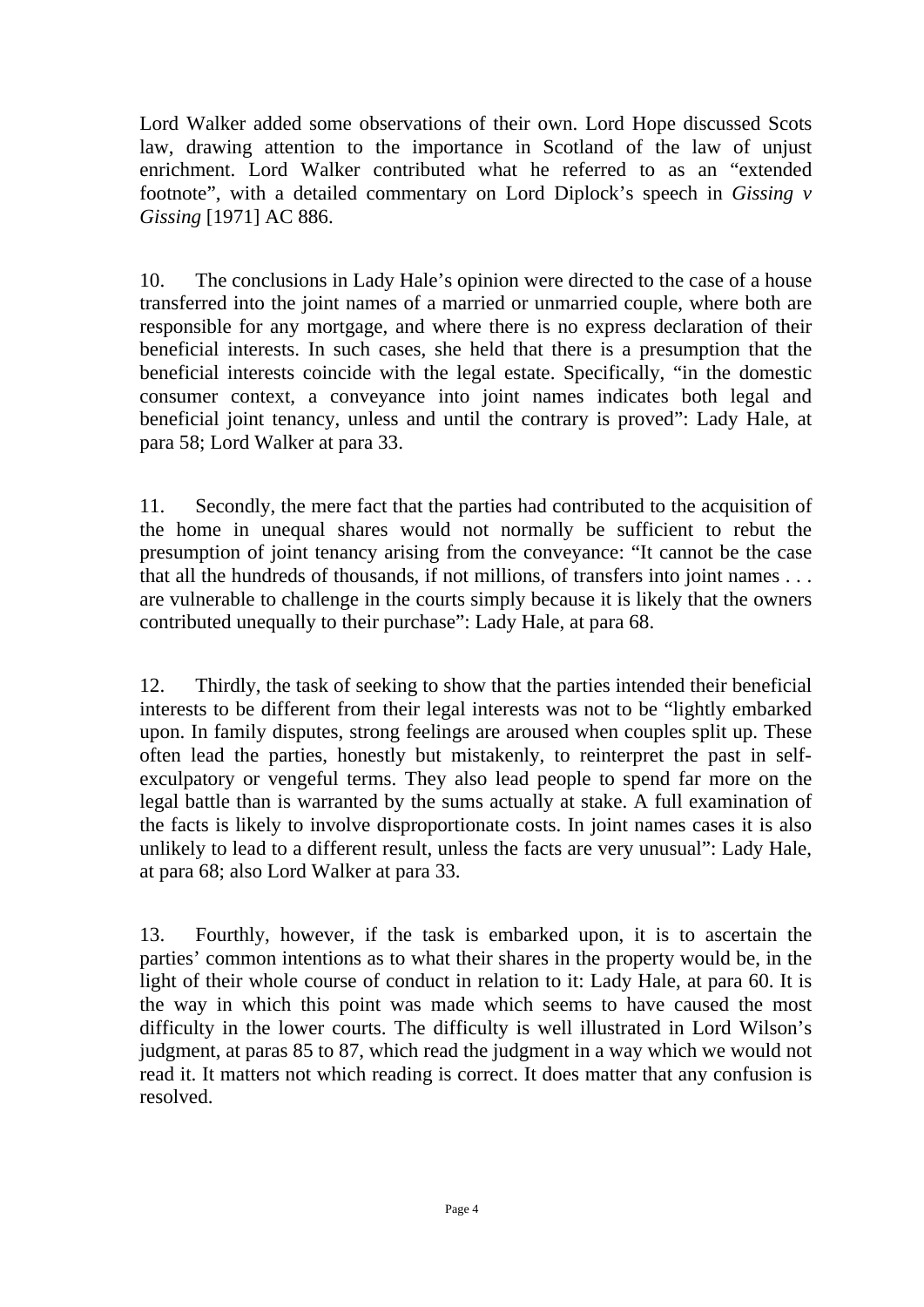14. It was also accepted that the parties' common intentions might change over time, producing what Lord Hoffmann referred to in the course of argument as an "'ambulatory' constructive trust": Lady Hale, at para 62. An example, given in para 70, was where one party had financed or constructed an extension or major improvement to the property, so that what they had now was different from what they had first acquired. But of course there are other examples. The principal question in this case is whether this is one.

15. At its simplest the principle in *Stack v Dowden* is that a "common intention" trust, for the cohabitants' home to belong to them jointly in equity as well as on the proprietorship register, is the default option in joint names cases. The trust can be classified as a constructive trust, but it is not at odds with the parties' legal ownership. Beneficial ownership mirrors legal ownership. What it is at odds with is the presumption of a resulting trust.

#### *A single regime?*

16. In an interesting article by Simon Gardner and Katherine Davidson, "The Future of *Stack v Dowden*" (2011) 127 LQR 13, 15, the authors express the hope that the Supreme Court will "make clear that constructive trusts of family homes are governed by a single regime, dispelling any impression that different rules apply to 'joint names' and 'single name' cases". At a high level of generality, there is of course a single regime: the law of trusts (this is the second of Mustill LJ's propositions in *Grant v Edwards* [1986] Ch 638, 651). To the extent that we recognise that a "common intention" trust is of central importance to "joint names" as well as "single names" cases, we are going some way to meet that hope. Nevertheless it is important to point out that the starting point for analysis is different in the two situations. That is so even though it may be necessary to enquire into the varied circumstances and reasons why a house or flat has been acquired in a single name or in joint names (they range, for instance, from *Lowson v Coombes* [1999] Ch 373, where the property was in the woman's sole name because the man was apprehensive of claims by his separated wife, to *Adekunle v Ritchie* [2007] WTLR 1505, where an enfranchised freehold was in joint names because the elderly tenant could not obtain a mortgage on her own).

17. The starting point is different because the claimant whose name is not on the proprietorship register has the burden of establishing some sort of implied trust, normally what is now termed a "common intention" constructive trust. The claimant whose name is on the register starts (in the absence of an express declaration of trust in different terms, and subject to what is said below about resulting trusts) with the presumption (or assumption) of a beneficial joint tenancy.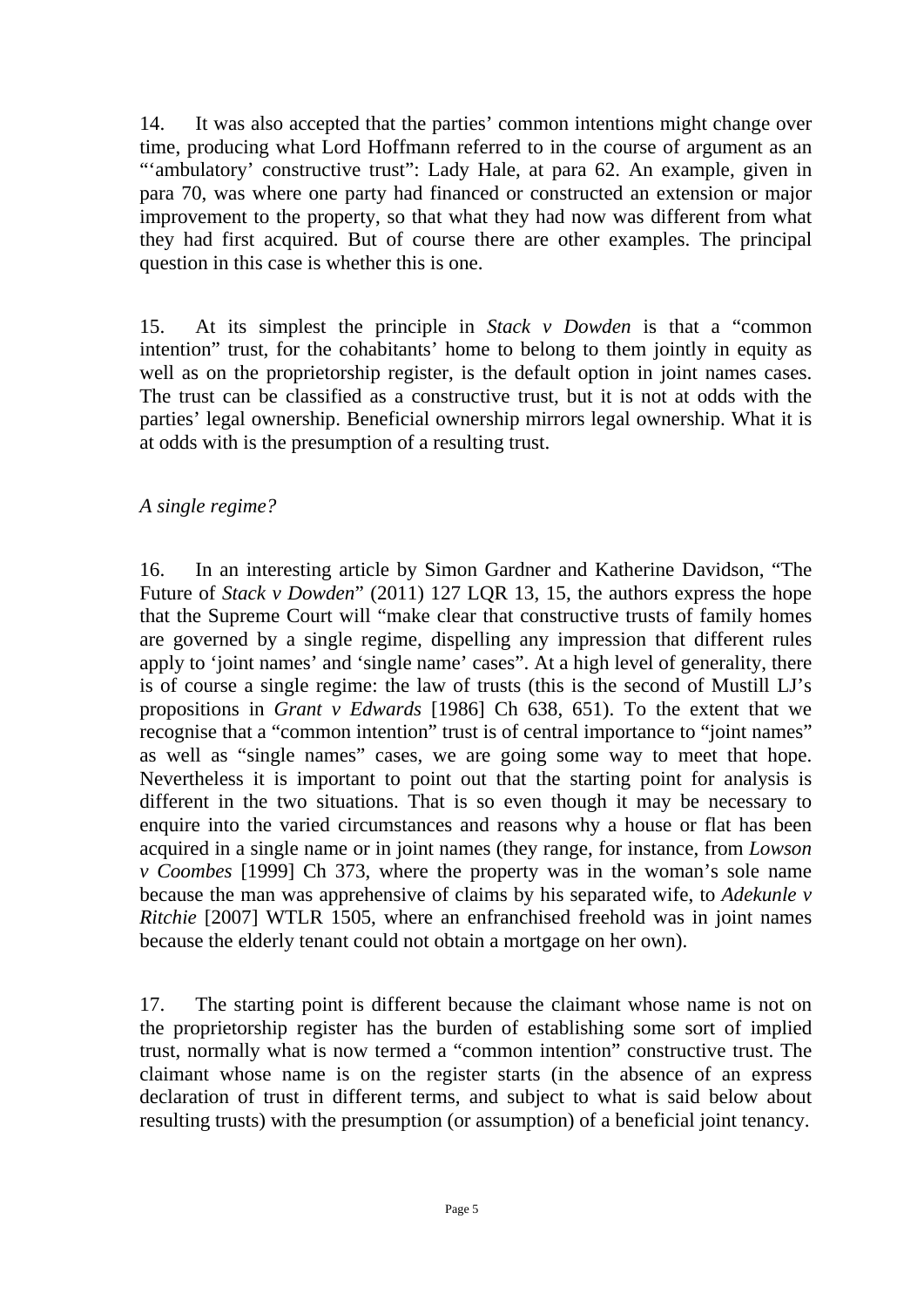18. The official Land Registry application form (TR1) for registration of a transfer was replaced on 1 April 1998 by a new form with a box enabling joint transferees to clarify the beneficial ownership of the property. That should help to avoid uncertainty but in practice it does not always do so (this is explained in detail in a case note: "Anything to Declare? Express Declarations of Trust in *Stack v Dowden*" [2007] Conv 364). We understand that the Land Registry does not propose to implement the recommendations for change made by an expert working party which it convened in response to *Stack v Dowden*: see Elizabeth Cooke, "In the wake of *Stack v Dowden*: the tale of TR1" [2011] Fam Law 1142.

19. The presumption of a beneficial joint tenancy is not based on a mantra as to "equity following the law" (though many non-lawyers would find it hard to understand the notion that equity might do anything else). There are two much more substantial reasons (which overlap) why a challenge to the presumption of beneficial joint tenancy is not to be lightly embarked on. The first is implicit in the nature of the enterprise. If a couple in an intimate relationship (whether married or unmarried) decide to buy a house or flat in which to live together, almost always with the help of a mortgage for which they are jointly and severally liable, that is on the face of things a strong indication of emotional and economic commitment to a joint enterprise. That is so even if the parties, for whatever reason, fail to make that clear by any overt declaration or agreement. The court has often drawn attention to this. Jacob LJ did so in his dissenting judgment in this case: [2010] EWCA Civ 578, [2010] 1 WLR 2401, para 90.

20. One of the most striking expressions of this approach is in the judgment of Waite LJ in *Midland Bank plc v Cooke* [1995] 4 All ER 562, 575. It is worth quoting it at some length, even though the case was a single-name case and the couple were married (the husband was 19, and the wife a little older, at the time of the marriage):

"Equity has traditionally been a system which matches established principle to the demands of social change. The mass diffusion of home ownership has been one of the most striking social changes of our own time. The present case is typical of hundreds, perhaps even thousands, of others. When people, especially young people, agree to share their lives in joint homes they do so on a basis of mutual trust and in the expectation that their relationship will endure. Despite the efforts that have been made by many responsible bodies to counsel prospective cohabitants as to the risks of taking shared interests in property without legal advice, it is unrealistic to expect that advice to be followed on a universal scale. For a couple embarking on a serious relationship, discussion of the terms to apply at parting is almost a contradiction of the shared hopes that have brought them together. There will inevitably be numerous couples, married or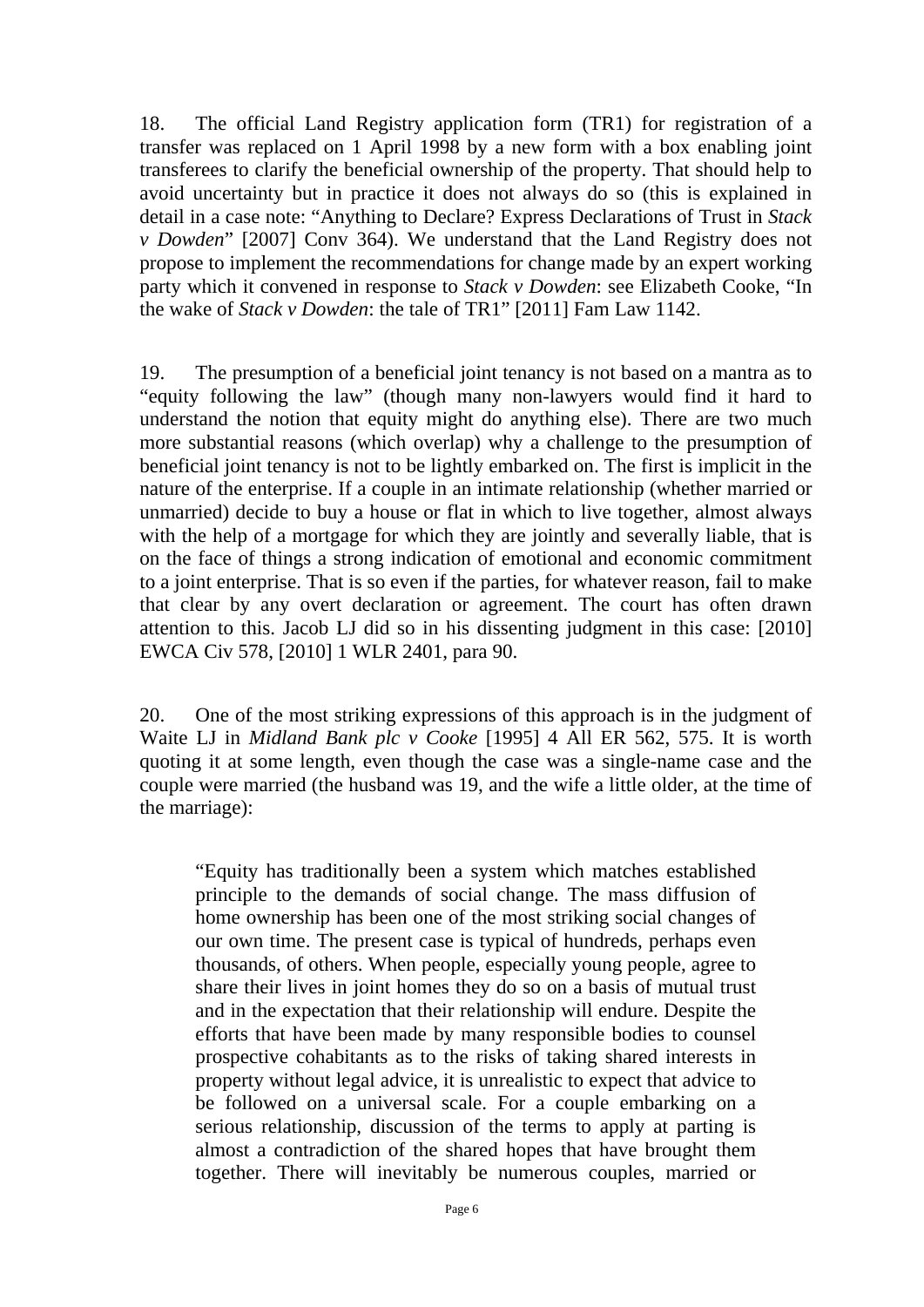unmarried, who have no discussion about ownership and who, perhaps advisedly, make no agreement about it. It would be anomalous, against that background, to create a range of homebuyers who were beyond the pale of equity's assistance in formulating a fair presumed basis for the sharing of beneficial title, simply because they had been honest enough to admit that they never gave ownership a thought or reached any agreement about it."

#### 21. Gardner and Davidson make the same point at (2011) 127 LQR 13, 15-16:

"The context under discussion is one in which people will not normally formulate agreements, but (this is crucial) the very reason for this – the parties' familial trust in one another - also warrants the law's intervention nonetheless. Unless the law reacts to such trust as much as to more individualistic forms of interaction, those who put their faith in the former rather than the latter will find their interests thereby exposed."

Gardner has termed this "a materially communal relationship: ie one in which, in practical terms, they pool their material resources (including money, other assets, and labour)": *An Introduction to Land Law*,  $2^{nd}$  ed (2009) para 8.3.7.)

22. The notion that in a trusting personal relationship the parties do not hold each other to account financially is underpinned by the practical difficulty, in many cases, of taking any such account, perhaps after 20 years or more of the ups and downs of living together as an unmarried couple. That is the second reason for caution before going to law in order to displace the presumption of beneficial joint tenancy. Lady Hale pointed this out in *Stack v Dowden* at para 68 (see para 12 above), as did Lord Walker at para 33:

"In the ordinary domestic case where there are joint legal owners there will be a heavy burden in establishing to the court's satisfaction that an intention to keep a sort of balance-sheet of contributions actually existed, or should be inferred, or imputed to the parties. The presumption will be that equity follows the law. In such cases the court should not readily embark on the sort of detailed examination of the parties' relationship and finances that was attempted (with limited success) in this case."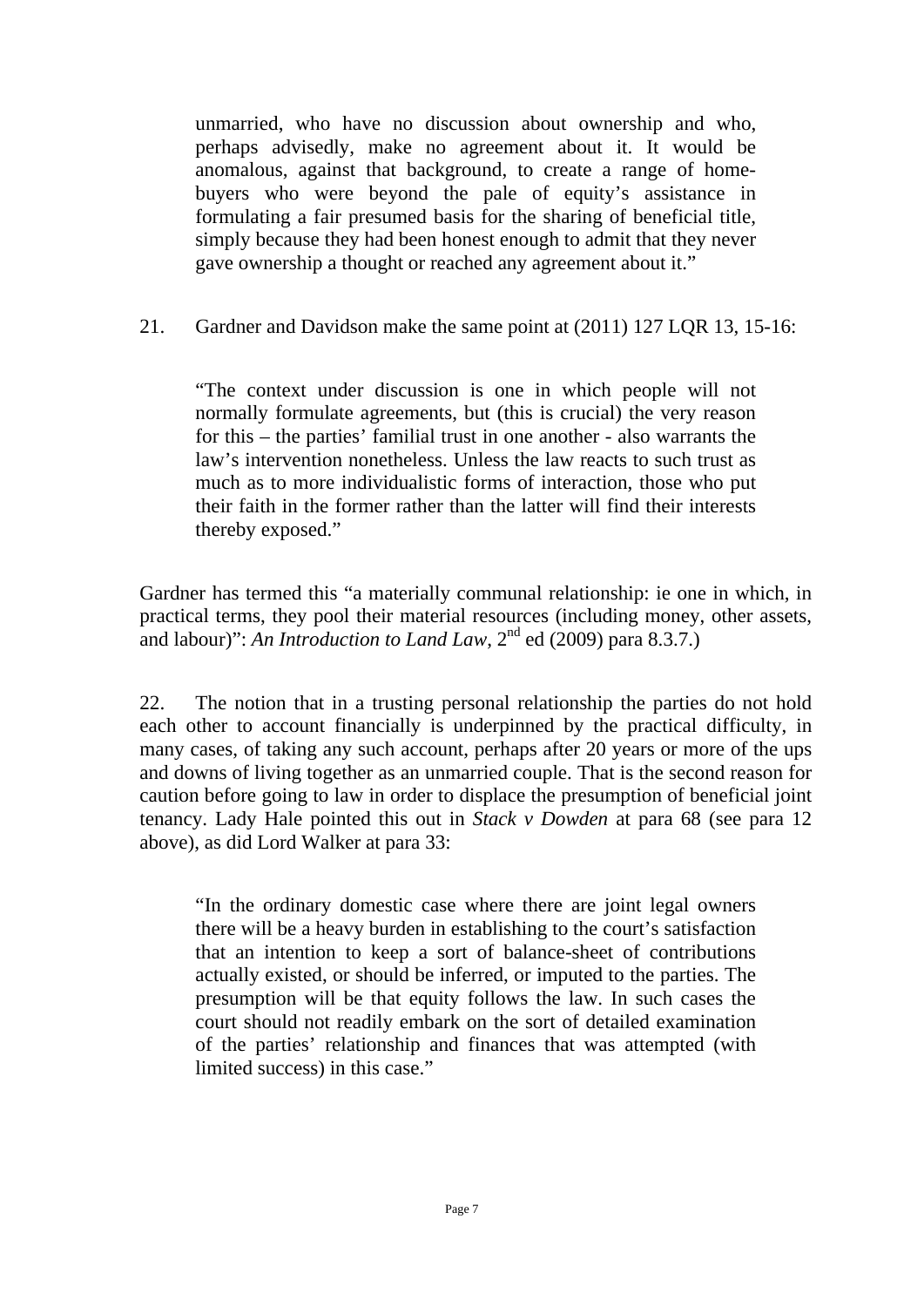23. In an illuminating article, "Explaining Resulting Trusts" (2008) 124 LQR 72, 73, footnote 6) William Swadling has commented:

*"*A resulting trust also traditionally arose where A and B contributed unequally to the purchase price and the title was conveyed to A and B as joint tenants, whereby A and B held as equitable tenants in common in proportion to their contributions (*Lake v Gibson* (1729) 1 Eq Cas Abr 290). In *Stack v Dowden* [2007] UKHL 17, a majority of the House of Lords held that this rule no longer applied in the case of 'matrimonial or quasi-matrimonial homes.' "

That is probably a reference to para 31 of Lord Walker's opinion. Lady Hale's opinion does not in terms reach that conclusion. But the extended discussion from para 56 to para 70 (and in particular, the express disapproval of *Walker v Hall* [1984] FLR 126, *Springette v Defoe* [1992] 2 FLR 388 and *Huntingford v Hobbs* [1993] 1 FLR 736) is inconsistent with a resulting trust analysis in this context. It is not possible at one and the same time to have a presumption or starting point of joint beneficial interests and a presumption (let alone a rule) that the parties' beneficial interests are in proportion to their respective financial contributions.

24. In the context of the acquisition of a family home, the presumption of a resulting trust made a great deal more sense when social and economic conditions were different and when it was tempered by the presumption of advancement. The breadwinner husband who provided the money to buy a house in his wife's name, or in their joint names, was presumed to be making her a gift of it, or of a joint interest in it. That simple assumption – which was itself an exercise in imputing an intention which the parties may never have had - was thought unrealistic in the modern world by three of their Lordships in *Pettitt v Pettitt* [1970] AC 777. It was also discriminatory as between men and women and married and unmarried couples. That problem might have been solved had equity been able to extend the presumption of advancement to unmarried couples and remove the sex discrimination. Instead, the tool which equity has chosen to develop law is the "common intention" constructive trust. Abandoning the presumption of advancement while retaining the presumption of resulting trust would place an even greater emphasis upon who paid for what, an emphasis which most commentators now agree to have been too narrow: hence the general welcome given to the "more promising vehicle" of the constructive trust: see Gardner and Davidson at (2011) 127 LQR 13, 16. The presumption of advancement is to receive its quietus when section 199 of the Equality Act 2010 is brought into force.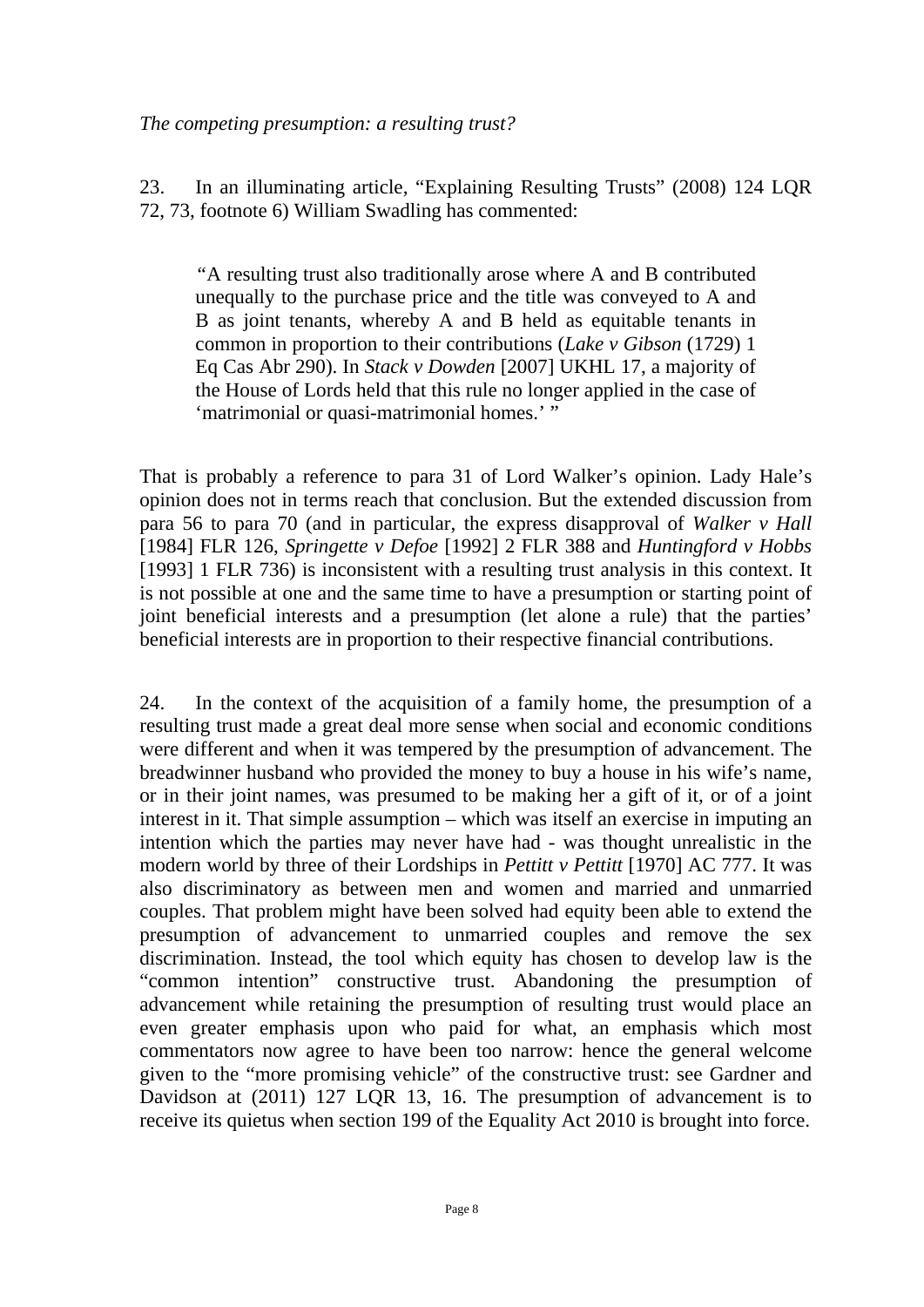25. The time has come to make it clear, in line with *Stack v Dowden* (see also *Abbott v Abbott* [2007] UKPC 53, [2007] 2 All ER 432), that in the case of the purchase of a house or flat in joint names for joint occupation by a married or unmarried couple, where both are responsible for any mortgage, there is no presumption of a resulting trust arising from their having contributed to the deposit (or indeed the rest of the purchase) in unequal shares. The presumption is that the parties intended a joint tenancy both in law and in equity. But that presumption can of course be rebutted by evidence of a contrary intention, which may more readily be shown where the parties did not share their financial resources.

#### *Inference or imputation?*

26. In *Stack v Dowden* Lord Neuberger observed (paras 125-126):

"While an intention may be inferred as well as express, it may not, at least in my opinion, be imputed. That appears to me to be consistent both with normal principles and with the majority view of this House in *Pettitt* [1970] AC 777*,* as accepted by all but Lord Reid in *Gissing v Gissing* [1971] AC 886, 897H, 898B-D, 900E-G, 901B-D, 904E-F, and reiterated by the Court of Appeal in *Grant v Edwards* [1986] Ch 638 at 651F-653A. The distinction between inference and imputation may appear a fine one (and in *Gissing v Gissing* [1971] AC 886, at 902G-H, Lord Pearson, who, on a fair reading I think rejected imputation, seems to have equated it with inference), but it is important.

An inferred intention is one which is objectively deduced to be the subjective actual intention of the parties, in the light of their actions and statements. An imputed intention is one which is attributed to the parties, even though no such actual intention can be deduced from their actions and statements, and even though they had no such intention. Imputation involves concluding what the parties would have intended, whereas inference involves concluding what they did intend."

Rimer LJ made some similar observations in the Court of Appeal in this case [2010] EWCA Civ 578, [2010] 1 WLR 2401, paras 76-77.

27. Both observations had been to some extent anticipated as long ago as 1970 by Lord Reid in his speech in *Gissing v Gissing* [1971] AC 886, 897: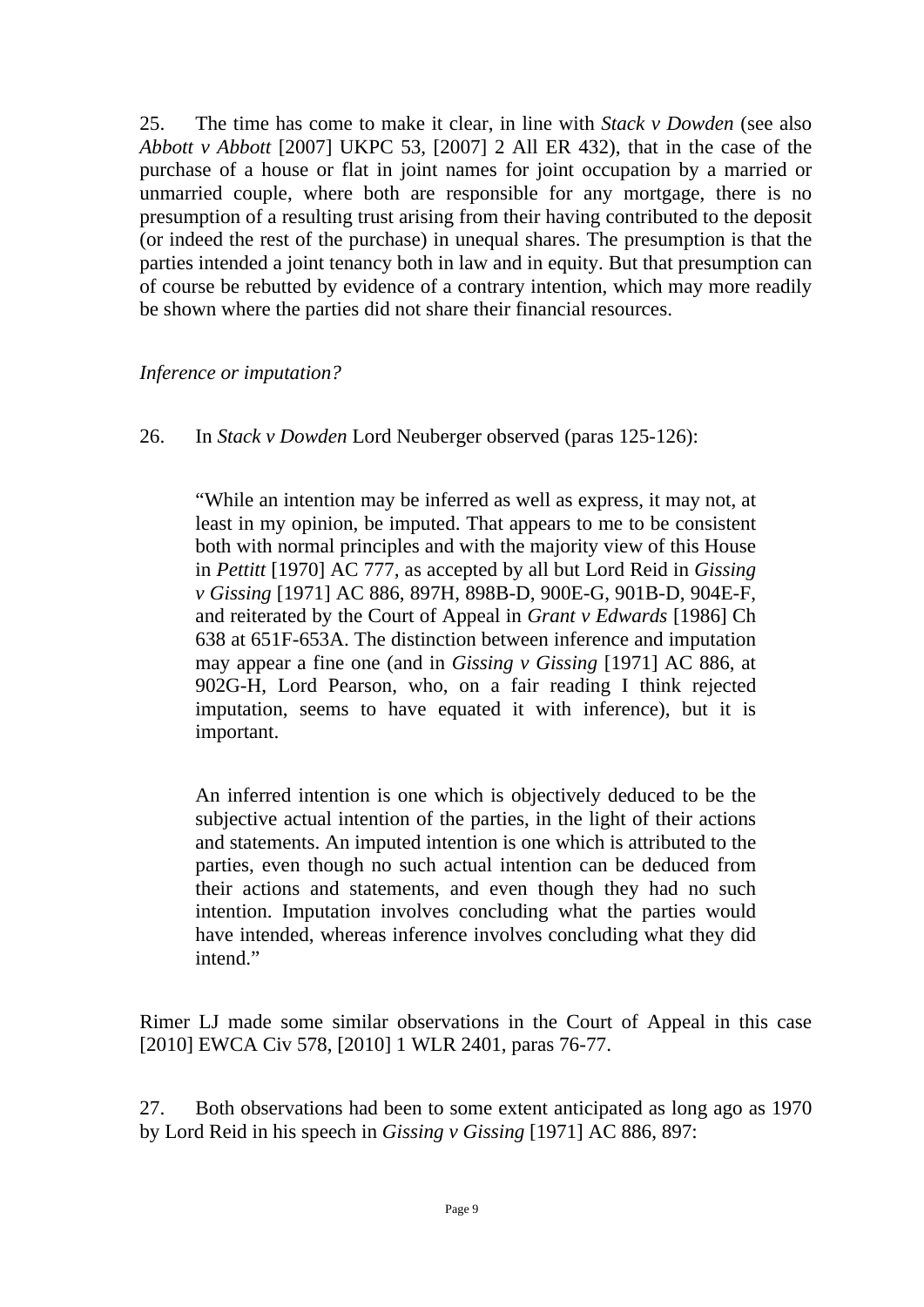"Returning to the crucial question there is a wide gulf between inferring from the whole conduct of the parties that there probably was an agreement, and imputing to the parties an intention to agree to share even where the evidence gives no ground for such an inference. If the evidence shows that there was no agreement in fact then that excludes any inference that there was an agreement. But it does not exclude an imputation of a deemed intention if the law permits such an imputation. If the law is to be that the court has power to impute such an intention in proper cases then I am content, although I would prefer to reach the same result in a rather different way. But if it were to be held to be the law that it must at least be possible to infer a contemporary agreement in the sense of holding that it is more probable than not there was in fact some such agreement then I could not contemplate the future results of such a decision with equanimity."

28. The decision of the House of Lords in *Gissing v Gissing* has been so fully analysed and discussed that it is almost impossible to say anything new about it. However it may be worth pointing out that their Lordships' speeches were singularly unresponsive to each other. The only reference to another speech is by Viscount Dilhorne (at p 900) where he agreed with Lord Diplock on a very general proposition as to the law of trusts. The law reporter has managed to find a ratio for the headnote (at p 886) only by putting these two propositions together with some remarks by Lord Reid (at p 896) which have a quite different flavour. We can only guess at the order in which the speeches were composed, but the third and fourth sentences of the passage from Lord Reid's speech, set out in the preceding paragraph, suggest that Lord Reid had read Lord Diplock's speech in draft, and thought that it was about "an imputation of a deemed intention."

29. This sort of constructive intention (or any other constructive state of mind), and the difficulties that they raise, are familiar in many branches of the law. Whenever a judge concludes that an individual "intended, or must be taken to have intended," or "knew, or must be taken to have known," there is an elision between what the judge can find as a fact (usually by inference) on consideration of the admissible evidence, and what the law may supply (to fill the evidential gap) by way of a presumption. The presumption of a resulting trust is a clear example of a rule by which the law *does* impute an intention, the rule being based on a very broad generalisation about human motivation, as Lord Diplock noted in *Pettitt v Pettitt* [1970] AC 777, 824:

"It would, in my view, be an abuse of the legal technique for ascertaining or imputing intention to apply to transactions between the post-war generation of married couples 'presumptions' which are based upon inferences of fact which an earlier generation of judges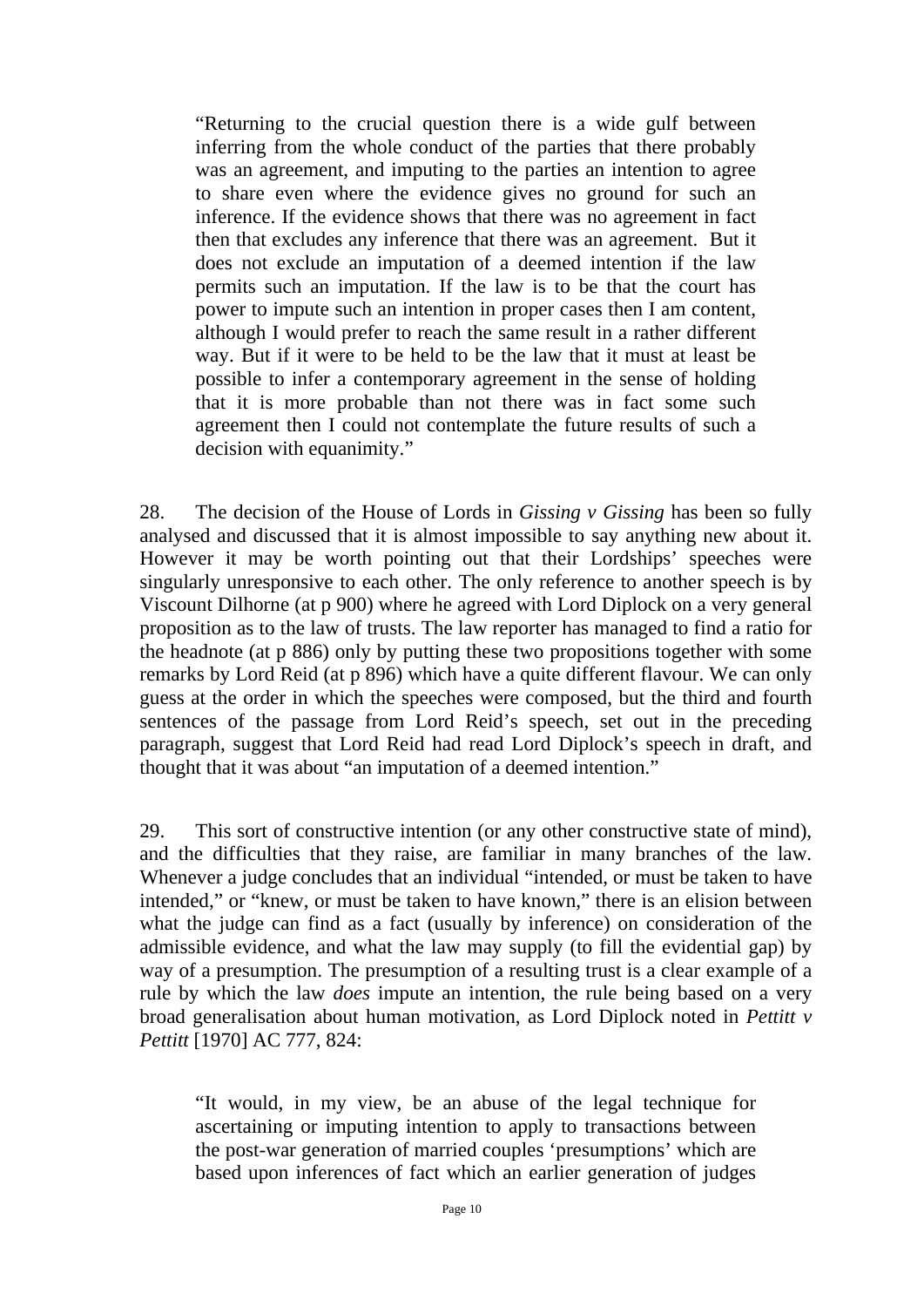drew as to the most likely intentions of earlier generations of spouses belonging to the propertied classes of a different social era."

That was 40 years ago and we are now another generation on.

30. The decision in *Stack v Dowden* produced a division of the net proceeds of sale of the house in shares roughly corresponding to the parties' financial contributions over the years. The majority reached that conclusion by inferring a common intention (see Lady Hale's opinion at para 92, following her detailed analysis of the facts starting at para 86). Only Lord Neuberger reached the same result by applying the classic resulting trust doctrine (which involved, it is to be noted, imputing an intention to the parties).

31. In deference to the comments of Lord Neuberger and Rimer LJ, we accept that the search is primarily to ascertain the parties' actual shared intentions, whether expressed or to be inferred from their conduct. However, there are at least two exceptions. The first, which is not this case, is where the classic resulting trust presumption applies. Indeed, this would be rare in a domestic context, but might perhaps arise where domestic partners were also business partners: see *Stack v Dowden*, para 32. The second, which for reasons which will appear later is in our view also not this case but will arise much more frequently, is where it is clear that the beneficial interests are to be shared, but it is impossible to divine a common intention as to the proportions in which they are to be shared. In those two situations, the court is driven to impute an intention to the parties which they may never have had.

32. Lord Diplock, in *Gissing v Gissing* [1971] AC 886, 909, pointed out that, once the court was satisfied that it was the parties' common intention that the beneficial interest was to be shared in some proportion or other, the court might have to give effect to that common intention by determining what in all the circumstances was a fair share. And it is that thought which is picked up in the subsequent cases, culminating in the judgment of Chadwick LJ in *Oxley v Hiscock*  [2005] Fam 211, paras 65, 66 and 69, and in particular the passage in para 69 which was given qualified approval in *Stack v Dowden*:

"the answer is that each is entitled to that share which the court considers fair having regard to the whole course of dealing between them in relation to the property."

33. Chadwick LJ was not there saying that fairness was the criterion for determining whether or not the property should be shared, but he was saying that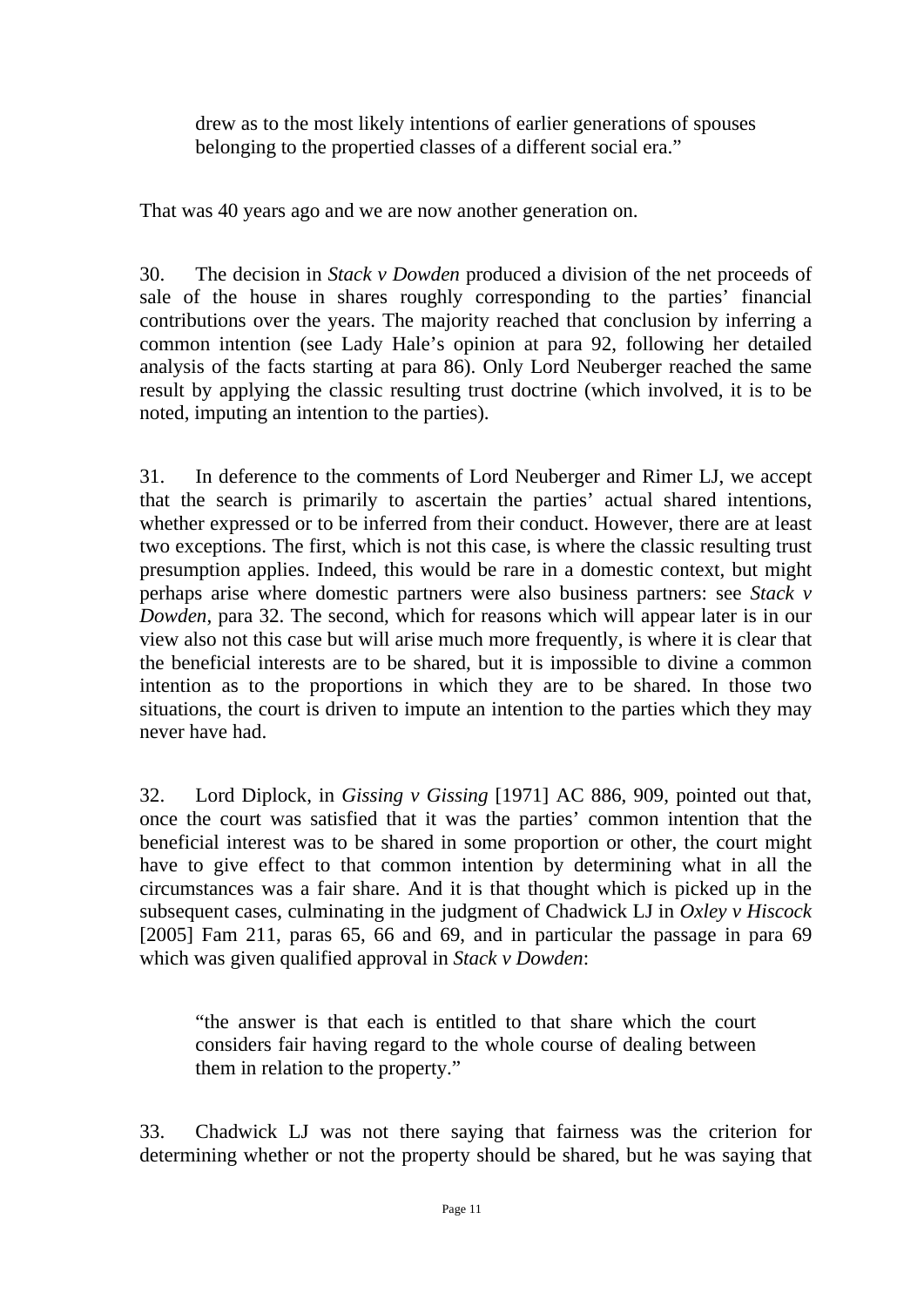the court might have to impute an intention to the parties as to the proportions in which the property would be shared. In deducing what the parties, as reasonable people, would have thought at the relevant time, regard would obviously be had to their whole course of dealing in relation to the property.

34. However, while the conceptual difference between inferring and imputing is clear, the difference in practice may not be so great. In this area, as in many others, the scope for inference is wide. The law recognizes that a legitimate inference may not correspond to an individual's subjective state of mind. As Lord Diplock also put it in *Gissing v Gissing* [1971] AC 886, 906:

"As in so many branches of English law in which legal rights and obligations depend upon the intentions of the parties to a transaction, the relevant intention of each party is the intention which was reasonably understood by the other party to be manifested by that party's words or conduct notwithstanding that he did not consciously formulate that intention in his own mind or even acted with some different intention which he did not communicate to the other party."

This point has been developed by Nick Piska, "Intention, Fairness and the Presumption of Resulting Trust after *Stack v Dowden*" (2008) 71 MLR 120. He observes at pp 127-128:

"Subjective intentions can never be accessed directly, so the court must always direct itself to a consideration of the parties' objective intentions through a careful consideration of the relevant facts. The point is that the imputation/inference distinction may well be a distinction without a difference with regard to the process of determining parties' intentions. It is not that the parties' subjective intentions are irrelevant but rather that a finding as to subjective intention can only be made on an objective basis."

35. In several parts of the British Commonwealth federal or provincial legislation has given the court a limited jurisdiction to vary or adjust proprietary rights in the home when an unmarried couple split up. Most require a minimum period of two years' cohabitation (or less if there are children) before the jurisdiction is exercisable. In England the Law Commission has made recommendations on similar lines (Law Com No 307, *Cohabitation: The Financial Consequences of Relationship Breakdown*, 2007), but there are no plans to implement them in the near future.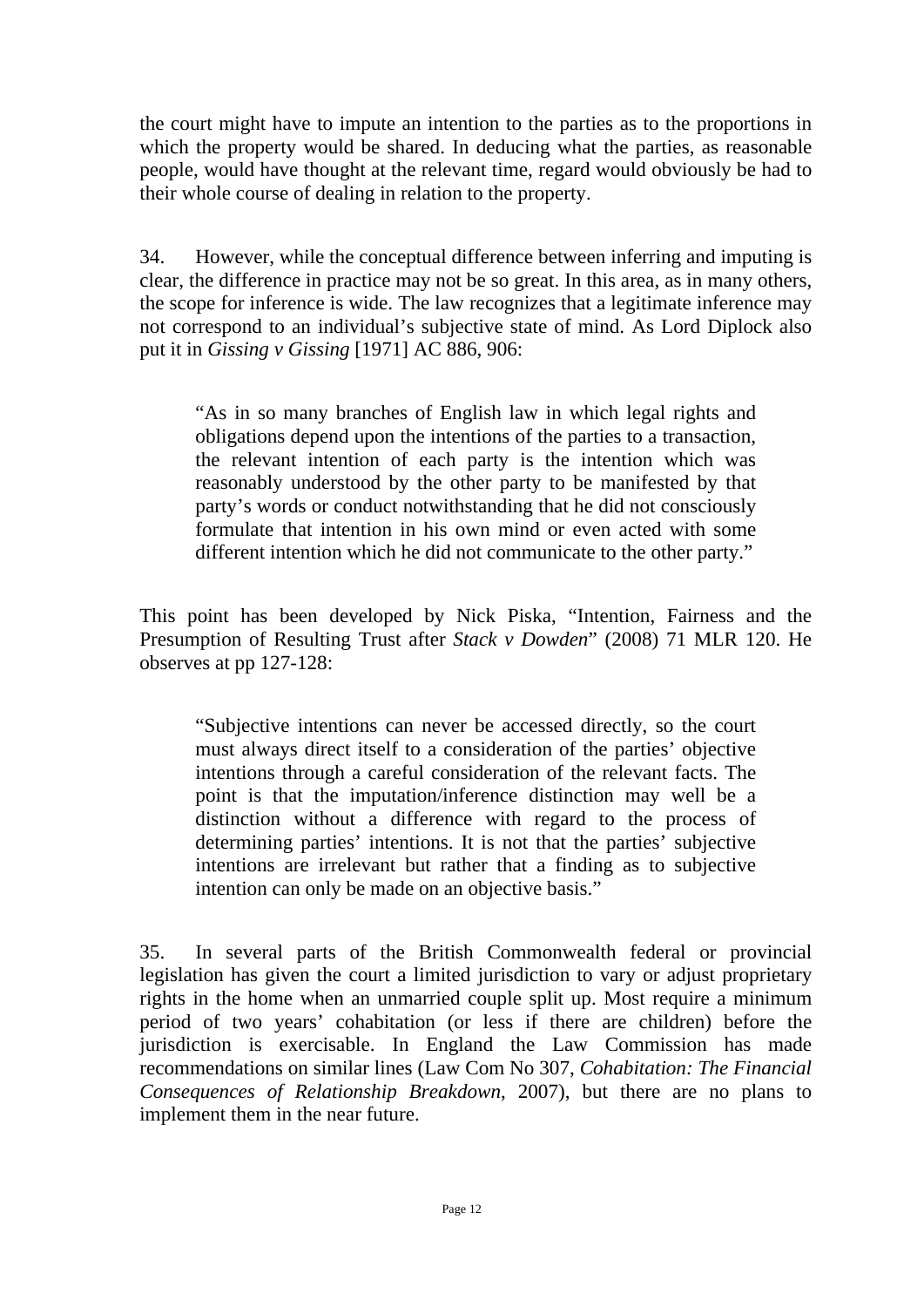36. In the meantime there will continue to be many difficult cases in which the court has to reach a conclusion on sparse and conflicting evidence. It is the court's duty to reach a decision on even the most difficult case. As the deputy judge (Mr Nicholas Strauss QC) said in his admirable judgment [2009] EWHC 1713 (Ch), [2010] 1 WLR 2401, para 33 (in the context of a discussion of fairness) "that is what courts are for." That was an echo (conscious or unconscious) of what Sir Thomas Bingham MR said, in a different family law context, in *Re Z (A Minor) (Identification: Restrictions on Publication)* [1997] Fam 1, 33. The trial judge has the onerous task of finding the primary facts and drawing the necessary inferences and conclusions, and appellate courts will be slow to overturn the trial judge's findings.

#### *The facts of this case*

37. The parties met in 1980. Ms Jones worked as a mobile hairdresser. Mr Kernott worked as a self employed ice-cream salesman during the summer and claimed benefits during the winter if he could find no other work. The judge found that their incomes were not very different from one another. Ms Jones bought a mobile home in her sole name in 1981. Mr Kernott moved in with her (according to the agreed statement of facts and issues) in 1983. Their first child was born in June 1984. In May 1985 Ms Jones sold her mobile home and the property in question in these proceedings, 39 Badger Hall Avenue, Thundersley, Essex, was bought in their joint names.

38. The purchase price was £30,000. This was relatively cheap because the house had belonged to the elderly mother of a client of Ms Jones. The deposit of £6000 was paid from the proceeds of sale of Ms Jones' mobile home. The balance was raised by way of an endowment mortgage in their joint names. Mr Kernott paid £100 per week towards the household expenses while they lived at the property. Ms Jones paid the mortgage and other household bills out of their joint resources. In March 1986 they jointly took out a loan of £2000 to build an extension. Mr Kernott did some of the labouring work and paid friends and relations to do other work on it. The judge found that the extension probably enhanced the value of the property by around 50%, from £30,000 to £44,000. Their second child was born in September 1986.

39. Mr Kernott moved out of the property in October 1993. The parties had lived there together, sharing the household expenses, for eight years and five months. Thereafter Ms Jones remained living in the property with the children and paid all the household expenses herself. Mr Kernott made no further contribution towards the acquisition of the property and the judge also found that he made very little contribution to the maintenance and support of their two children who were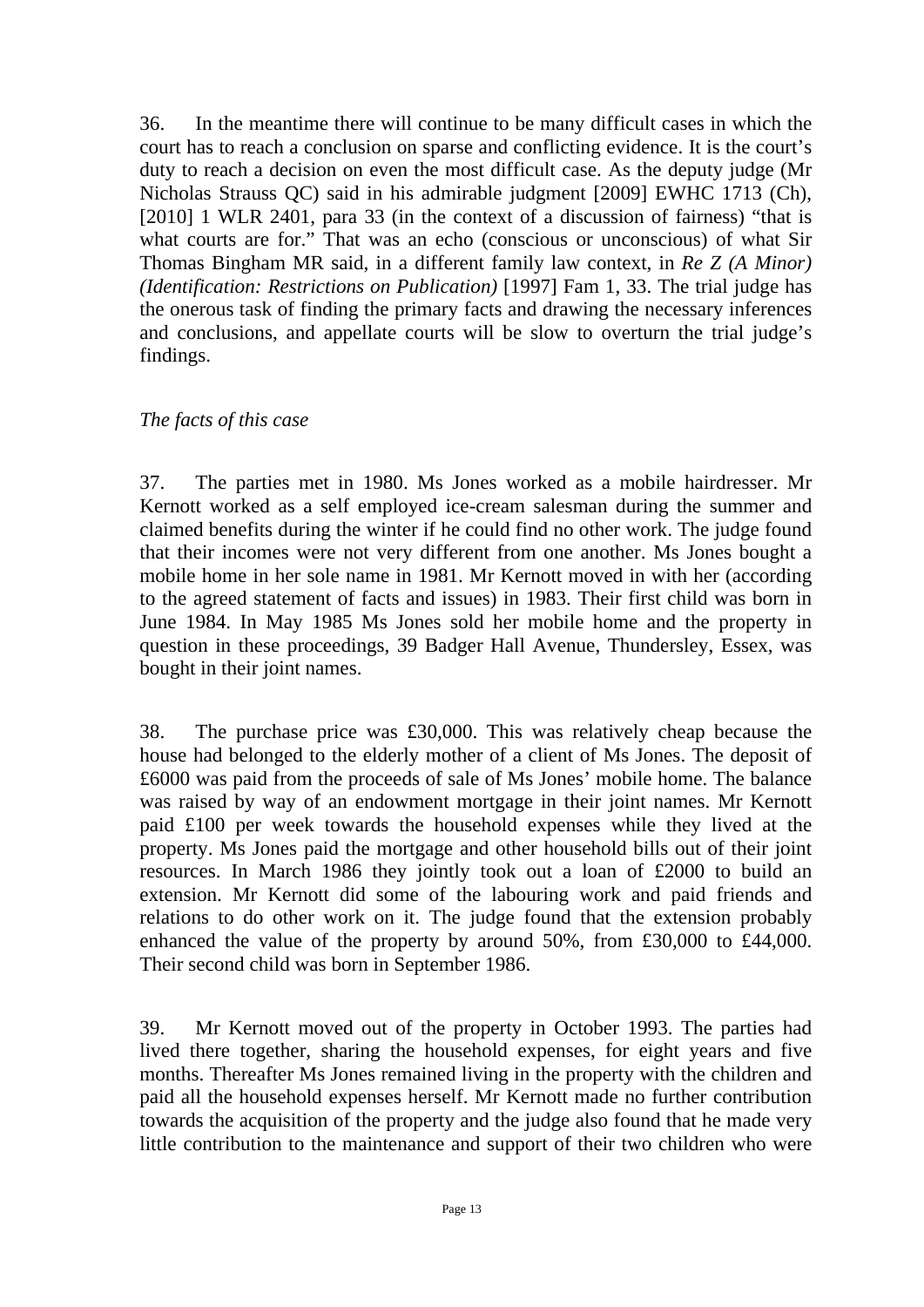being looked after by their mother. This situation continued for some 14 and a half years until the hearing before the judge.

40. The Badger Hall Avenue property was put on the market in October 1995 for £69,995, but was not sold. This may be some indication of its market value at that time but no more than that. At some date which is not entirely clear, the parties agreed to cash in a joint life insurance policy (not, of course, the endowment policy supporting the mortgage) and the proceeds were divided between them. The judge held that this was to enable Mr Kernott to put down a deposit on a home of his own. This he did in May 1996, when he bought 114 Stanley Road, Benfleet, for around £57,000 with a deposit of £2,800 and a mortgage of £54,150. The judge observed that he was able to afford his own accommodation because he was not making any contribution towards the former family home, nor was he making any significant contribution towards the support of his children. The judge also found that "whilst the intentions of the parties may well have been at the outset to provide them as a couple with a home for themselves and their progeny, those intentions have altered significantly over the years to the extent that [Mr Kernott] demonstrated that he had no intention until recently of availing himself of the beneficial ownership in this property, having ignored it completely by way of any investment in it or attempt to maintain or repair it whilst he had his own property on which he concentrated".

41. At the time of the hearing before the judge in April 2008, 39 Badger Hall Avenue was valued at £245,000. The outstanding mortgage debt was £26,664. The endowment policy supporting that mortgage was worth £25,209. On the basis that they had contributed jointly to the endowment for eight years and five months and that Ms Jones had contributed alone for fourteen and a half years, it was calculated that Mr Kernott was entitled to around £4712 of its value, which would leave Ms Jones with £20,497. 114 Stanley Road was valued at £205,000, with an outstanding mortgage of £37,968 (suggesting that this was a repayment rather than an endowment mortgage). If the whole of the endowment policy was used to discharge the mortgage, the net worth of 39 Badger Hall Avenue would be £243,545. If the mortgage on 114 Stanley Road was an ordinary repayment mortgage, the net worth of 114 Stanley Road would be £167,032.

#### *These proceedings*

42. Mr Kernott initiated correspondence with a view to claiming his interest in the property in 2006. Ms Jones began proceedings in the Southend County Court in October 2007, claiming a declaration under section 14 of the Trusts of Land and Appointment of Trustees Act 1996: (i) that she owned the entire beneficial interest in 39 Badger Hall Avenue; alternatively (ii) if Mr Kernott had any beneficial interest in 39 Badger Hall Avenue, that she also had a beneficial interest in 114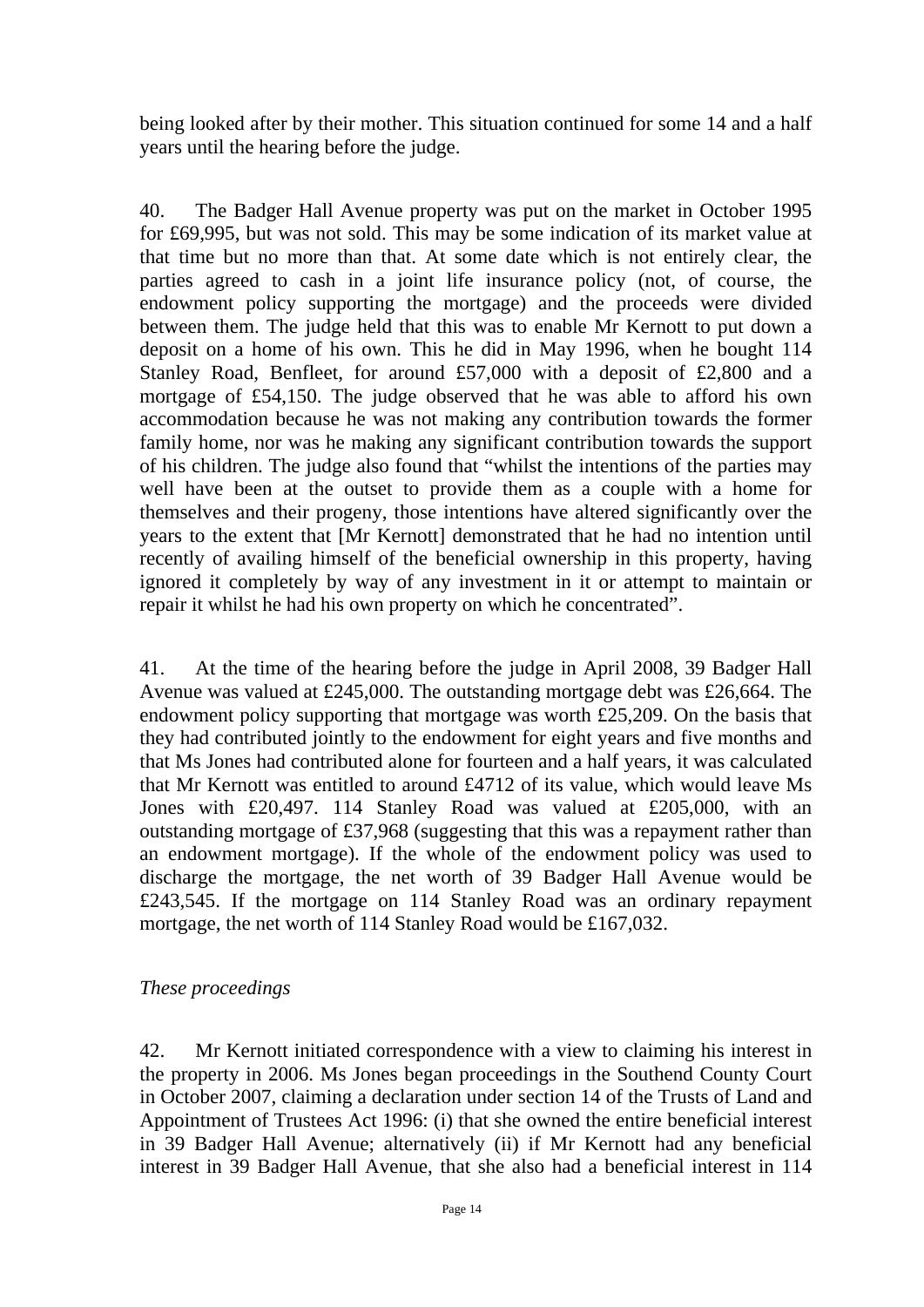Stanley Road, and that these respective interests be determined by the court; and (iii) that either she be registered as sole proprietor of 39 Badger Hall Avenue, or that they be registered as joint proprietors of 114 Stanley Road.

43. At the trial, which took place in April 2008, Ms Jones conceded that, in 1993 when the couple separated, there would not have been enough evidence to displace the presumption that their beneficial interests followed the legal title, so that they were then joint tenants in law and equity. She also conceded that she had no legal claim on 114 Stanley Road. Her contention was that its purchase, along with other events since their separation, was evidence that their intentions with respect to the beneficial interests in 39 Badger Hall Avenue had changed. The judge accepted that contention. In the light of *Stack v Dowden* and *Oxley v Hiscock* he had "to consider what is fair and just between the parties bearing in mind what I have found with regard to the whole course of dealing between them". He concluded that the value of the property should be divided as to 90% for Ms Jones and 10% for Mr Kernott. On the figures given above, had the property been sold then, and the whole of the endowment policy used to defray the mortgage debt, that would have given her £219,190 and him £24,355 (giving him a total of £191,387 from the equity in his home and the sale of the property).

44. Mr Kernott appealed to the High Court, arguing that the judge was wrong to infer or impute an intention that the parties' beneficial interests should change after their separation and to quantify these in the way which he considered fair. The deputy judge, Mr Nicholas Strauss QC, after a careful review of the authorities, concluded that the change in intention could readily be inferred or imputed from the parties' conduct: [2009] EWHC 1713 (Ch), [2010] 1 WLR 2401, para 47. In the absence of any indication by words or conduct as to how their shares should be altered, the appropriate criterion was what he considered to be fair and just: para 49. The judge's assessment could be justified, given that their direct contributions were a little over 4:1 in Ms Jones' favour and that the larger part of the capital gain on the property must have arisen after 1993. By not contributing to that property, Mr Kernott had been able to buy another property on which there was almost as great a capital gain. The parties could not be taken to have intended that he should have a significant part of the increased value of 39 Badger Hall Avenue as well as the whole of the capital gain from 114 Stanley Road: para 51.

45. The Court of Appeal, by a majority, allowed Mr Kernott's appeal and declared that the parties owned the property as tenants in common in equal shares: [2010] EWCA Civ 578, [2010] 1 WLR 2401. Jacob LJ, who dissented, held that the judge had applied the right legal test and that there was a proper basis in the evidence for concluding that the parties must be taken to have intended that they should each have a fair and just share. He would not interfere with the judge's assessment of the fair proportions. Rimer LJ, in the majority, held that there was nothing to indicate that the parties' intentions had changed after their separation. A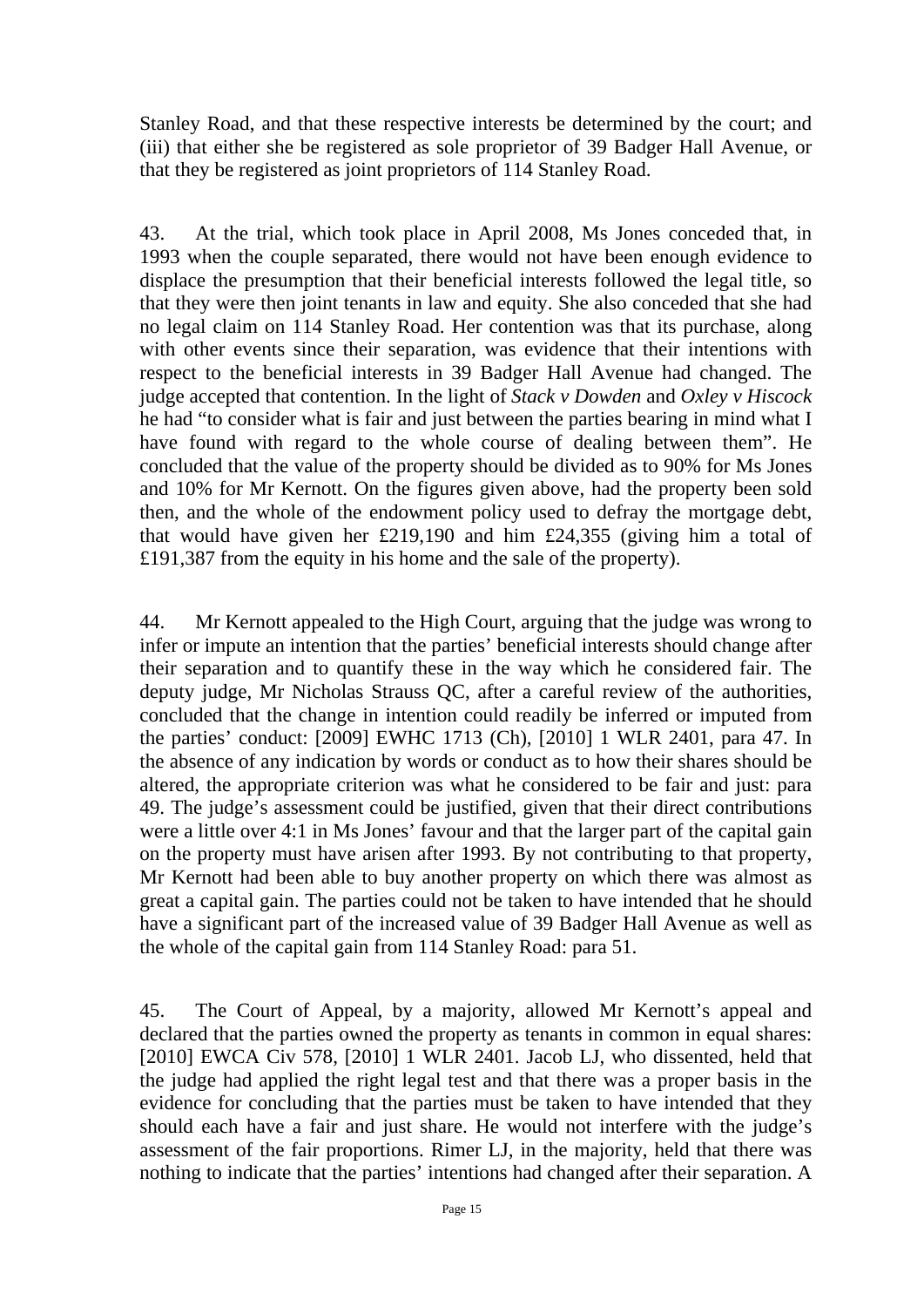crucial part of his reasoning was his interpretation of the decision in *Stack v Dowden*: that it did not "enable courts to find, by way of the imputation route, an intention where none was expressly uttered nor inferentially formed": para 77. Wall P also concluded that he could not infer an intention to change the beneficial interests from the parties' conduct: paras 57, 58.

#### *Discussion*

46. It is always salutary to be confronted with the ambiguities which later emerge in what seemed at the time to be comparatively clear language. The primary search must always be for what the parties actually intended, to be deduced objectively from their words and their actions. If that can be discovered, then, as Mr Nicholas Strauss QC pointed out in the High Court, it is not open to a court to impose a solution upon them in contradiction to those intentions, merely because the court considers it fair to do so.

47. In a case such as this, where the parties already share the beneficial interest, and the question is what their interests are and whether their interests have changed, the court will try to deduce what their actual intentions were at the relevant time. It cannot impose a solution upon them which is contrary to what the evidence shows that they actually intended. But if it cannot deduce exactly what shares were intended, it may have no alternative but to ask what their intentions as reasonable and just people would have been had they thought about it at the time. This is a fallback position which some courts may not welcome, but the court has a duty to come to a conclusion on the dispute put before it.

48. In this case, there is no need to impute an intention that the parties' beneficial interests would change, because the judge made a finding that the intentions of the parties did in fact change. At the outset, their intention was to provide a home for themselves and their progeny. But thereafter their intentions did change significantly. He did not go into detail, but the inferences are not difficult to draw. They separated in October 1993. No doubt in many such cases, there is a period of uncertainty about where the parties will live and what they will do about the home which they used to share. This home was put on the market in late 1995 but failed to sell. Around that time a new plan was formed. The life insurance policy was cashed in and Mr Kernott was able to buy a new home for himself. He would not have been able to do this had he still had to contribute towards the mortgage, endowment policy and other outgoings on 39 Badger Hall Avenue. The logical inference is that they intended that his interest in Badger Hall Avenue should crystallise then. Just as he would have the sole benefit of any capital gain in his own home, Ms Jones would have the sole benefit of any capital gain in Badger Hall Avenue. Insofar as the judge did not in so many words infer that this was their intention, it is clearly the intention which reasonable people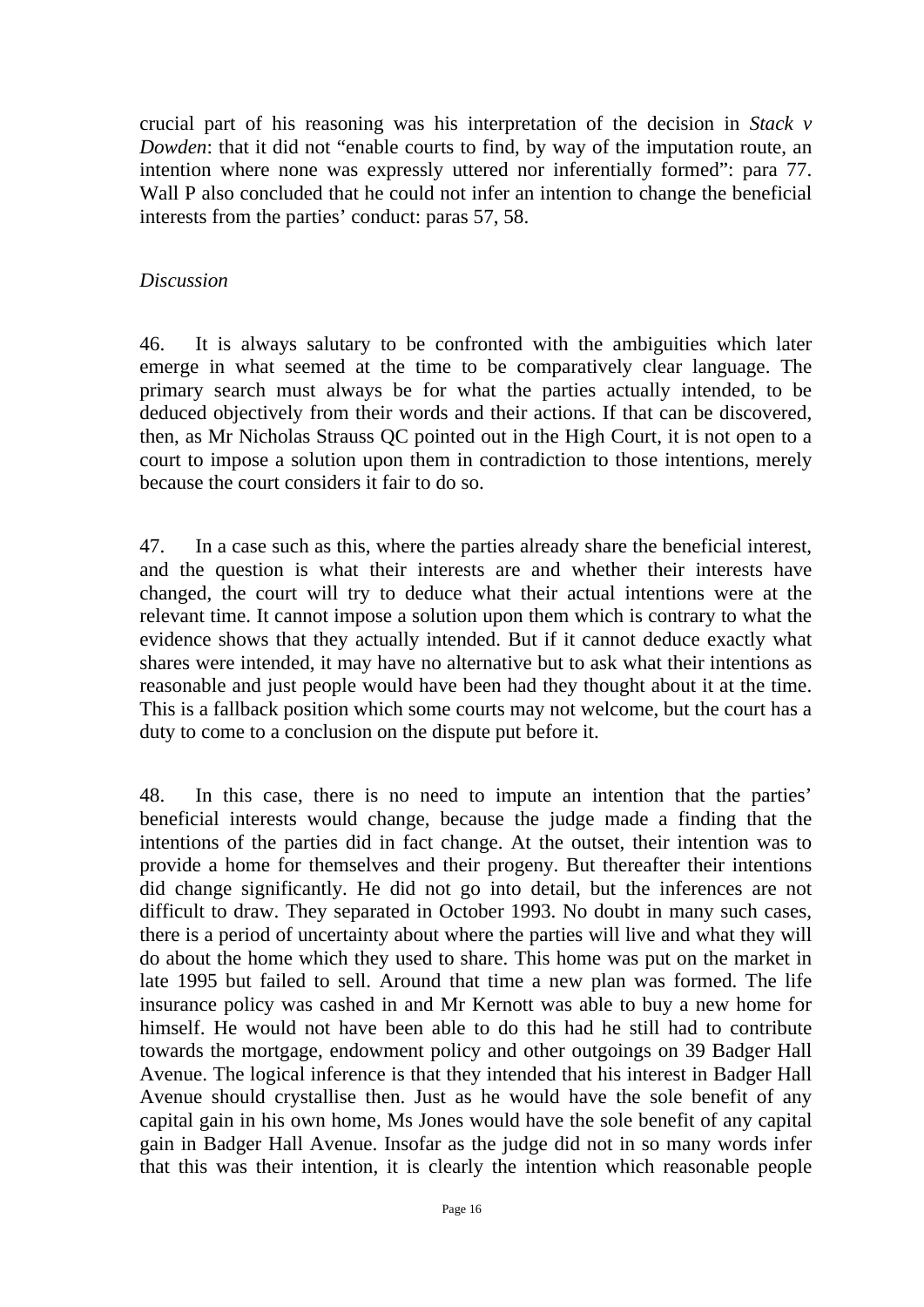would have had had they thought about it at the time. But in our view it is an intention which he both could and should have inferred from their conduct.

49. A rough calculation on this basis produces a result so close to that which the judge produced that it would be wrong for an appellate court to interfere. If we take the value of the property as £60,000 in late 1993 (or £70,000 in late 1995) and the value in 2008 as £245,000, and share the £60,000 (or £70,000) equally between the parties, but leave the balance to Ms Jones, that gives him £30,000 (£35,000) and her £215,000 (£210,000), roughly 12% (14%) and 88% (86%) respectively. This calculation ignores the mortgage, which may be the correct approach, as in 2008 the mortgage debt was almost fully covered by the endowment policy which was always meant to discharge it. Introducing the mortgage liability in 1993 (or 1995) into the calculation would be to Mr Kernott's disadvantage, because at that stage the endowment policy would not have been sufficient to discharge the debt, so the equity would have been less.

#### *Further accounting*

50. On this approach, there is no scope for further accounting between the parties (which was obviously contemplated as a future possibility by Rimer LJ on his approach). Had their beneficial interests in the property remained the same, there would have been the possibility of cross-claims: Mr Kernott against Ms Jones for an occupation rent, and Ms Jones against Mr Kernott for his half share in the mortgage interest and endowment premiums which she had paid. It is quite likely, however, that the court would hold that there was no liability to pay an occupation rent, at least while the home was needed for the couple's children, whereas the liability to contribute towards the mortgage and endowment policy would accumulate at compound interest over the years since he ceased to contribute. This exercise has not been done. In a case such as this it would involve a quite disproportionate effort, both to discover the requisite figures (even supposing that they could be discovered) and to make the requisite calculations, let alone to determine what the ground rules should be. The parties' legal advisers are to be commended for the proportionate approach which they have taken to the preparation of this case.

#### *Conclusion*

51. In summary, therefore, the following are the principles applicable in a case such as this, where a family home is bought in the joint names of a cohabiting couple who are both responsible for any mortgage, but without any express declaration of their beneficial interests.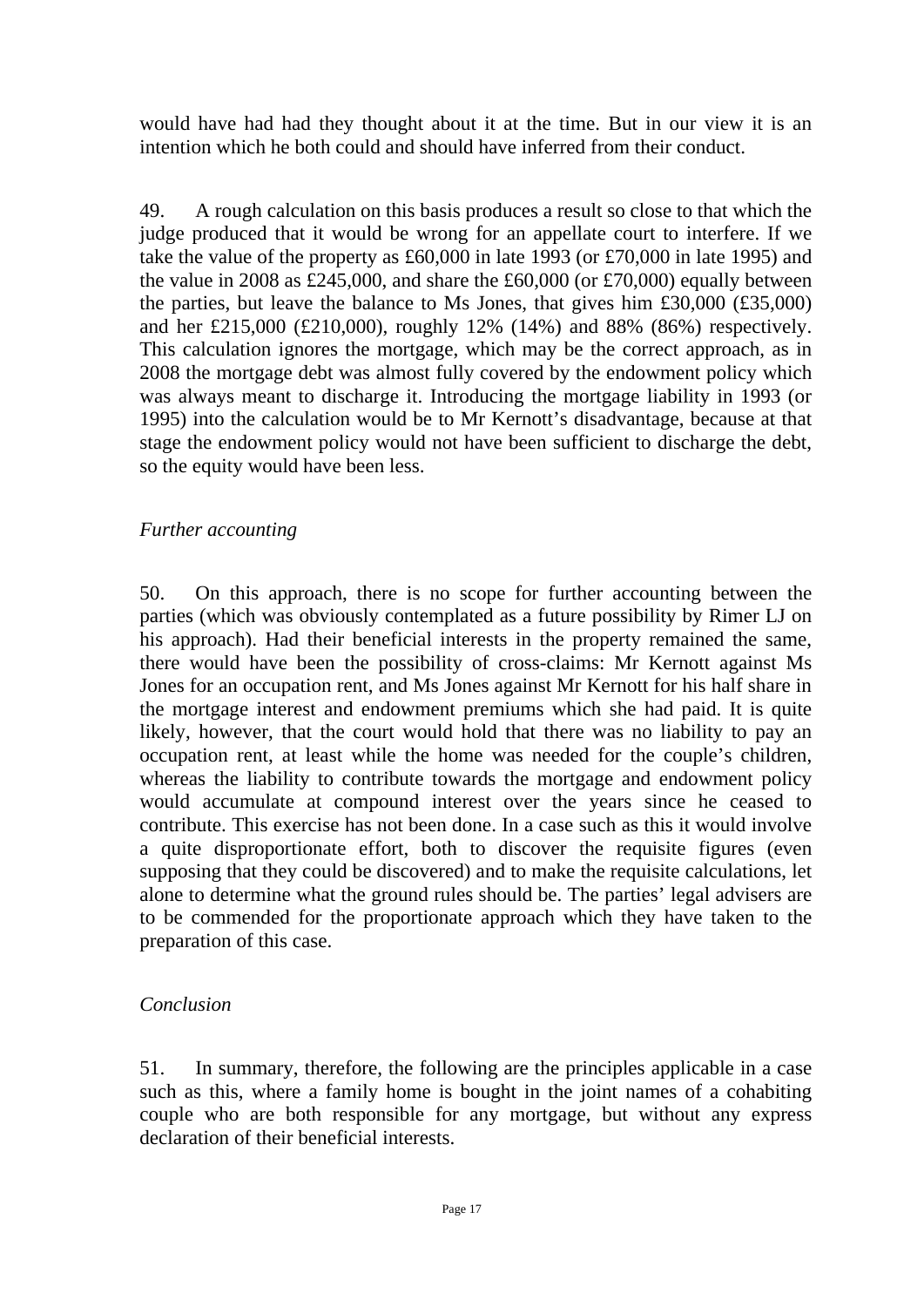(1) The starting point is that equity follows the law and they are joint tenants both in law and in equity.

(2) That presumption can be displaced by showing (a) that the parties had a different common intention at the time when they acquired the home, or (b) that they later formed the common intention that their respective shares would change.

(3) Their common intention is to be deduced objectively from their conduct: "the relevant intention of each party is the intention which was reasonably understood by the other party to be manifested by that party's words and conduct notwithstanding that he did not consciously formulate that intention in his own mind or even acted with some different intention which he did not communicate to the other party" (Lord Diplock in *Gissing v Gissing* [1971] AC 886, 906). Examples of the sort of evidence which might be relevant to drawing such inferences are given in *Stack v Dowden*, at para 69.

(4) In those cases where it is clear either (a) that the parties did not intend joint tenancy at the outset, or (b) had changed their original intention, but it is not possible to ascertain by direct evidence or by inference what their actual intention was as to the shares in which they would own the property, "the answer is that each is entitled to that share which the court considers fair having regard to the whole course of dealing between them in relation to the property": Chadwick LJ in *Oxley v Hiscock* [2005] FAm 211, para 69. In our judgment, "the whole course of dealing … in relation to the property" should be given a broad meaning, enabling a similar range of factors to be taken into account as may be relevant to ascertaining the parties' actual intentions.

(5) Each case will turn on its own facts. Financial contributions are relevant but there are many other factors which may enable the court to decide what shares were either intended (as in case (3)) or fair (as in case (4)).

52. This case is not concerned with a family home which is put into the name of one party only. The starting point is different. The first issue is whether it was intended that the other party have any beneficial interest in the property at all. If he does, the second issue is what that interest is. There is no presumption of joint beneficial ownership. But their common intention has once again to be deduced objectively from their conduct. If the evidence shows a common intention to share beneficial ownership but does not show what shares were intended, the court will have to proceed as at para 51(4) and (5) above.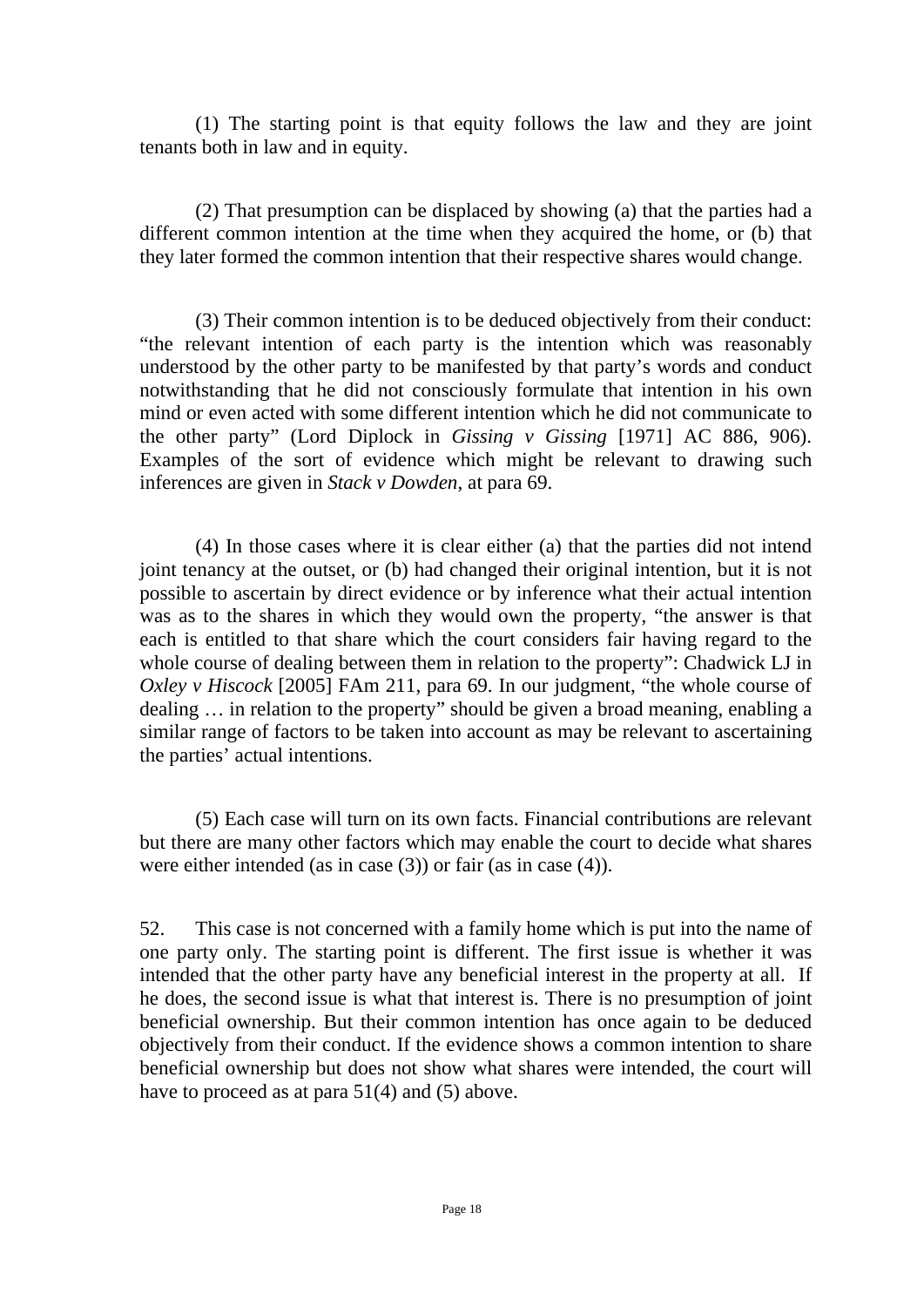53. The assumptions as to human motivation, which led the courts to impute particular intentions by way of the resulting trust, are not appropriate to the ascertainment of beneficial interests in a family home. Whether they remain appropriate in other contexts is not the issue in this case.

54. It follows that we would allow this appeal and restore the order of the judge.

## **LORD COLLINS**

55. I agree that the appeal should be allowed for the reasons given in the joint judgment of Lord Walker and Lady Hale.

56. It is not surprising that the decision in *Stack v Dowden* [2007] UKHL 17, [2007] 2 AC 432 gave rise to difficulties. It was a decision which was responding to the increasing number of co-habiting couples with joint interests in their homes, and to the fact that couples (whether married or unmarried) rarely make agreements about their respective shares in their homes, and to the enormous inflation in property prices which has made the division of ownership by reference to initial financial contributions artificial and potentially productive of injustice.

57. The absence of legislative intervention (which continues despite the Law Commission Report on *Cohabitation: the Financial consequences of Relationship Breakdown*, 2007) made it necessary for the judiciary to respond by adapting old principles to new situations. That has not been an easy task. It is illustrated by the fact that in both *Stack v Dowden* and in this case the results at the highest appellate level have been unanimous but the reasoning has not.

58. I would hope that this decision will lay to rest the remaining difficulties, and that it will not be necessary to revisit this question by reconsideration of the correctness of *Stack v Dowden*, by which this court is bound (subject to the application of *Practice Statement (Judicial Precedent)* [1966] 1 WLR 1234 regarding departure from previous decisions). It should not be necessary because the differences in reasoning are largely terminological or conceptual and are likely to make no difference in practice. But should it be necessary, the court (no doubt with a panel of seven or nine) would need much fuller argument (together with citation of the enormous critical literature which the decision has spawned) than was presented to the court on this appeal.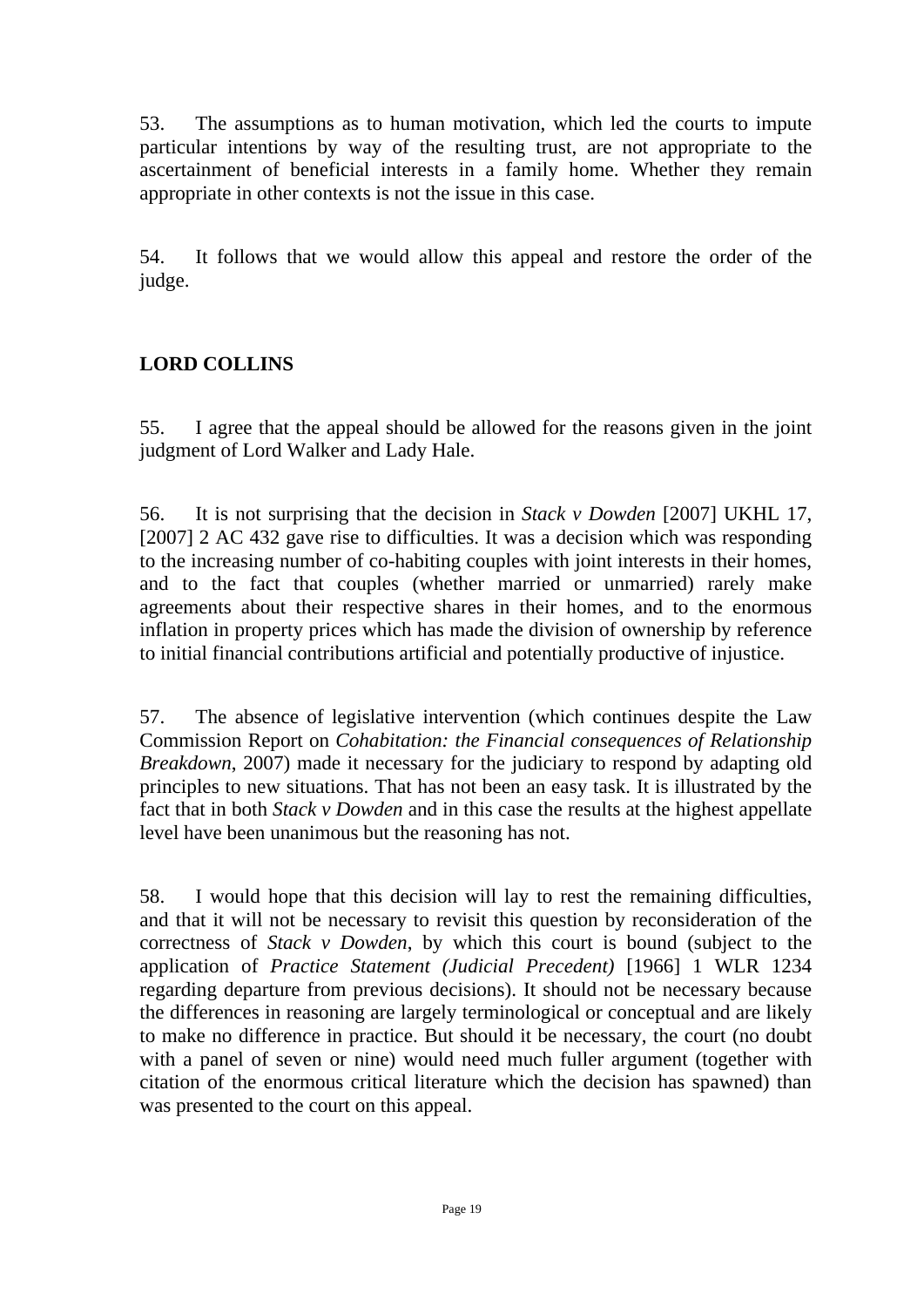59. There have been at least three causes of the difficulties with *Stack v Dowden.* The first is that the previous authorities were mainly concerned with a different factual situation, namely where the property was registered in the name of only one of the parties. Second, they did not in any event speak with one voice, particularly on that part of *Stack v Dowden* which has caused most difficulty, namely whether in this part of the law there is any useful distinction between inferred intention and imputed intention: contrast *Gissing v Gissing* [1971] AC 886 with *Lloyds Bank v Rosset* [1991] 1 AC 107. The third reason is that (despite it being trite that it is wrong to do so) Baroness Hale's speech has been treated as if it were a statute, and ambiguities in it have been exploited or exaggerated, particularly the passage at para 60 in which she has been taken as having treated inferred intention and imputed intention as interchangeable, and the passage at para 61 in which she approved, or substantially approved, the reasoning of Chadwick LJ in *Oxley v Hiscock* [2005] Fam 211, para 69.

60. The reasoning of Baroness Hale and Lord Walker, taken together, in *Stack v Dowden* was as follows: (1) When property is held in joint names, and without any express declaration of trust, the starting point is that the beneficial interest is held equally and there is a heavy burden on the party asserting otherwise: paras 14, 33, 54, 56, 68. (2) That is because it will almost always have been a conscious decision to put the property into joint names, and committing oneself to spend large sums of money on a place to live is not normally done by accident or without giving it thought: para 66. (3) Consequently it is to be expected that joint transferees would have spelled out their beneficial interests when they intended them to be different from their legal interests ([54]) and cases in which the burden will be discharged will be very unusual (para 68). (4) The contrary can be proved by looking at all the relevant circumstances in order to discern the parties' common intention: [59]. (5) There is no presumption that the parties intended that the beneficial interest be shared in proportion to their financial contributions to the acquisition of the property: paras 31, 59-60 (thereby rejecting the approach of the resulting trust analysis as a starting point favoured by Lord Neuberger, dissenting, but not as to the result). (6) The search is to ascertain the parties' shared intentions, actual, inferred or imputed, with respect to the property in the light of their whole course of conduct in relation to it: para 60. (7) The search was for the result which reflected what the parties must, in the light of their conduct, be taken to have intended, and it did not enable the court to abandon that search in favour of the result which the court itself considered fair: para 61. (8) The matters to be taken into account are discussed in detail at paras 33-34 and 68-70, and it is not necessary to rehearse them here.

61. The crucial parts of Chadwick LJ's summary of the principles in his magisterial judgment in *Oxley v Hiscock* [2005] Fam 211, paras 68-69 take their main inspiration from the speech of Lord Diplock in *Gissing v Gissing* [1971] AC 886 and the judgment of Nourse LJ in *Anderson v Stokes* [1991] 1 FLR 391, 400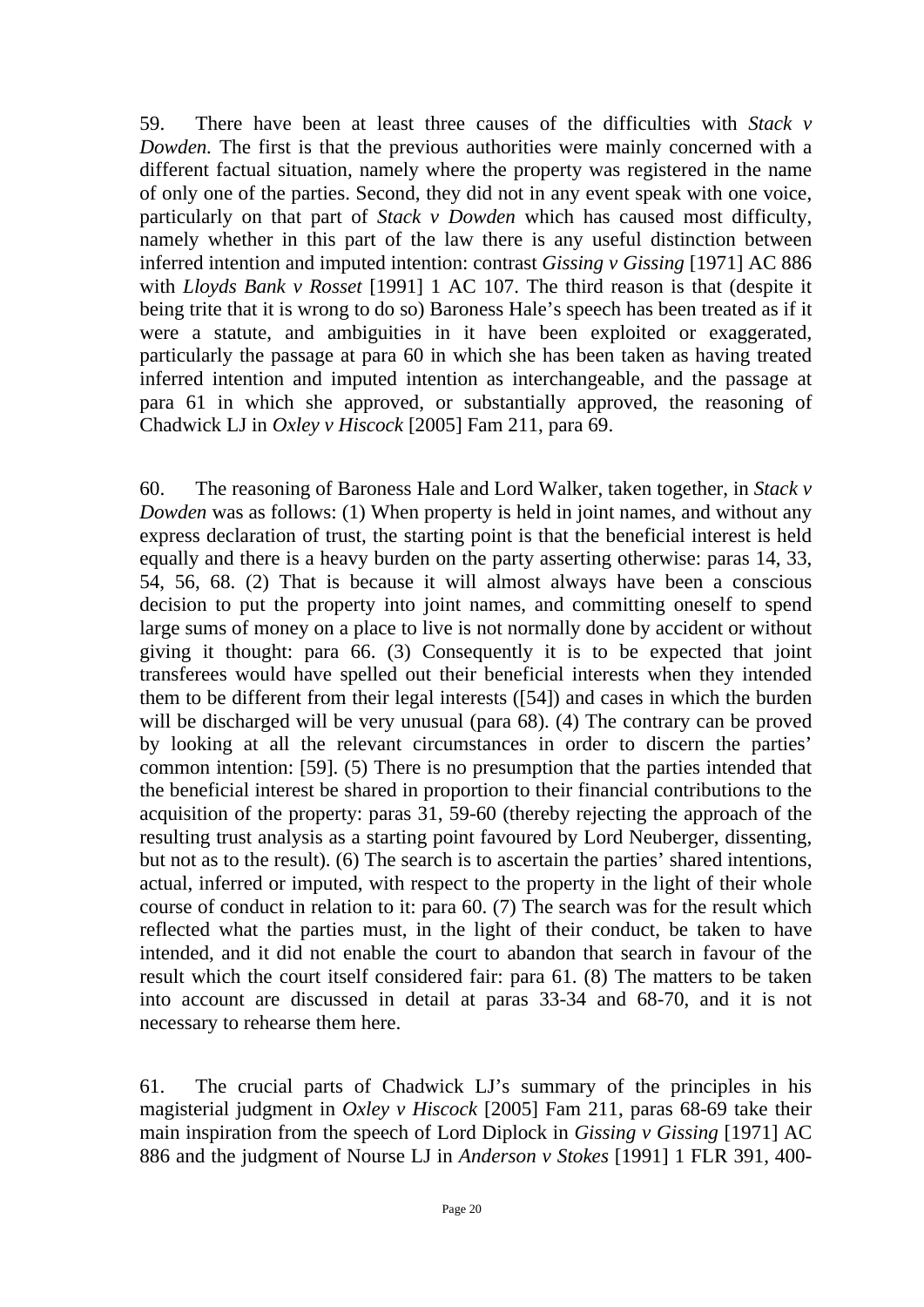401. For present purposes it is only necessary to note that his discussion is dealing with the case where a home is purchased in the sole name of one party in a cohabiting couple, each of them has made some financial contribution to the purchase, and there is no declaration of trust as to the beneficial ownership. After a treatment of the way in which a common intention that each will have a beneficial interest can be inferred from discussions between the parties or, in the absence of discussion, from the fact that each has made contributions to the purchase price, Chadwick LJ moved at para 69 to a second question, namely "what is the extent of the parties' respective beneficial interests in the property?". It was in that context that he said:

"… [I]n many such cases, the answer will be provided by evidence of what they said and did at the time of the acquisition. But, in a case where there is no evidence of any discussion between them as to the amount of the share which each was to have—and even in a case where the evidence is that there was no discussion on that point—the question still requires an answer. It must now be accepted that … the answer is that each is entitled to that share which the court considers fair having regard to the whole course of dealing between them in relation to the property. And, in that context, 'the whole course of dealing between them in relation to the property' includes the arrangements which they make from time to time in order to meet the outgoings (for example, mortgage contributions, council tax and utilities, repairs, insurance and housekeeping) which have to be met if they are to live in the property as their home."

62. It was in the light of the whole of Chadwick LJ's reasoning that in *Stack v Dowden* Baroness Hale referred to the Law Commission Discussion Paper on Sharing Homes, para 4.27, and went on to say at para 61:

"First, it emphasises that the search is still for the result which reflects what the parties must, in the light of their conduct, be taken to have intended. Second, therefore, it does not enable the court to abandon that search in favour of the result which the court itself considers fair."

63. In its context that was plainly a reference to the first stage of the enquiry, namely whether there was a common intention that the property be beneficially owned other than in line with the legal title.

64. I agree, therefore, that authority justifies the conceptual approach of Lord Walker and Lady Hale that, in joint names cases, the common intention to displace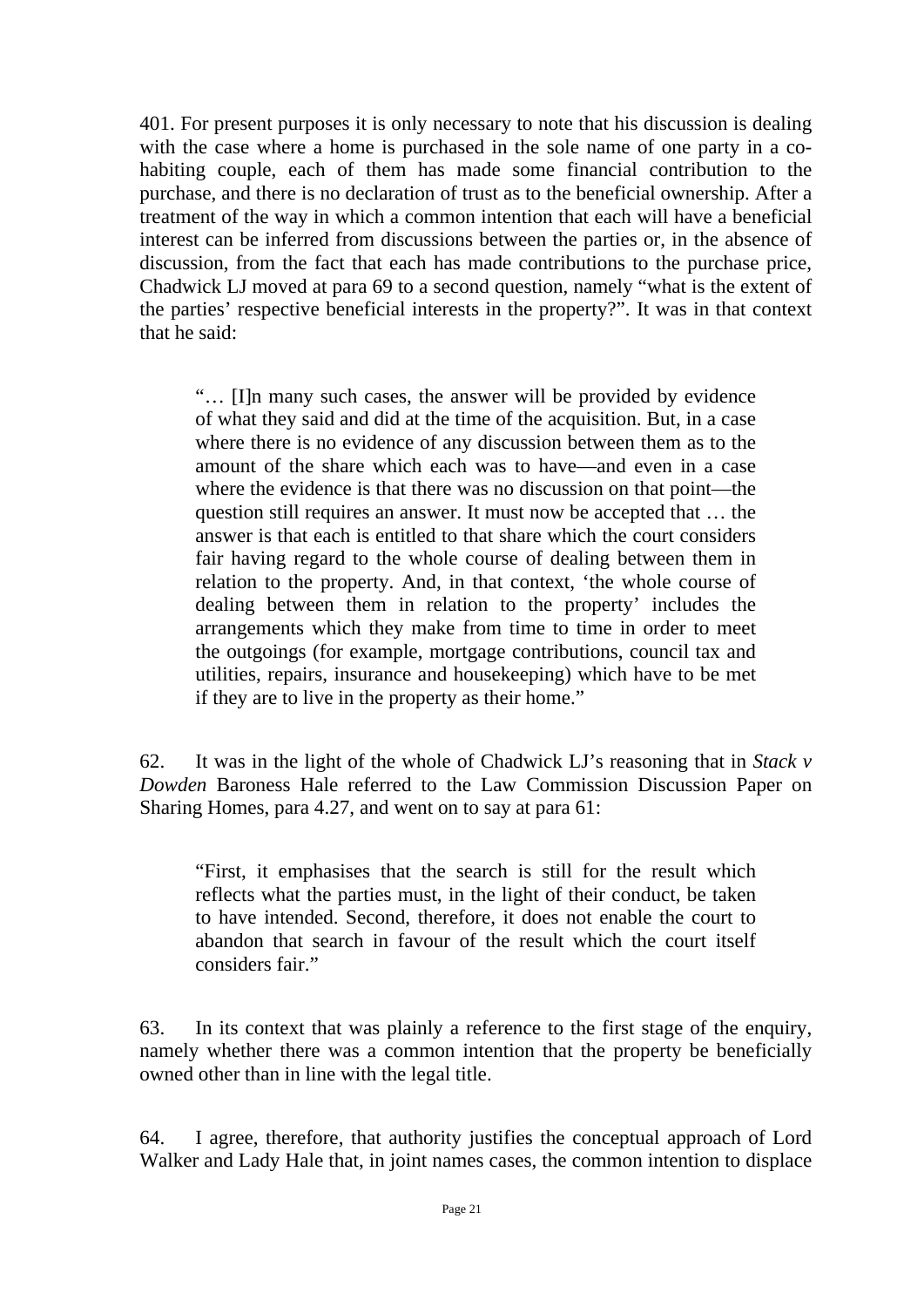the presumption of equality can, in the absence of express agreement, be inferred (rather than imputed: see para 31 of the joint judgment) from their conduct, and where, in such a case, it is not possible to ascertain or infer what share was intended, each will be entitled to a fair share in the light of the whole course of dealing between them in relation to the property.

65. That said, it is my view that in the present context the difference between inference and imputation will hardly ever matter (as Lord Walker and Lady Hale recognise at para 34), and that what is one person's inference will be another person's imputation. A similar point has arisen in many other contexts, for example, the difference between implied terms which depend on the parties' actual intention, terms based on a rule of law, and implied terms based on an intention imputed to the parties from their actual circumstances: *Luxor (Eastbourne) Ltd v Cooper* [1941] AC 108, 137, per Lord Wright. Or the point under the law prior to the Contracts (Applicable Law) Act 1990 as to whether (in the absence of an express choice) the proper law of the contract depended on an intention to be inferred from the circumstances or on the law which had the closest connection with the contract.

66. Nor will it matter in practice that at the first stage, of ascertaining the common intention as to the beneficial ownership, the search is not, at least in theory, for what is fair. It would be difficult (and, perhaps, absurd) to imagine a scenario involving circumstances from which, in the absence of express agreement, the court will infer a shared or common intention which is unfair. The courts are courts of law, but they are also courts of justice.

### **LORD KERR**

67. I agree that this appeal should be allowed. There are differences of some significance in the reasoning that underlies the joint judgment of Lord Walker and Lady Hale and that contained in Lord Wilson's judgment. I agree with Lord Collins that these are both terminological and conceptual. I am less inclined to agree, however, that the divergence in reasoning is unlikely to make a difference in practice. While it may well be that the outcome in many cases will be the same, whether one infers an intention or imputes it, that does not mean that the process by which the result is arrived at is more or less the same. Indeed, it seems to me that a markedly and obviously different mode of analysis will generally be required. Before elaborating briefly on that proposition, let me turn very shortly to the areas in which, as I see it, there is consensus among the other members of the court.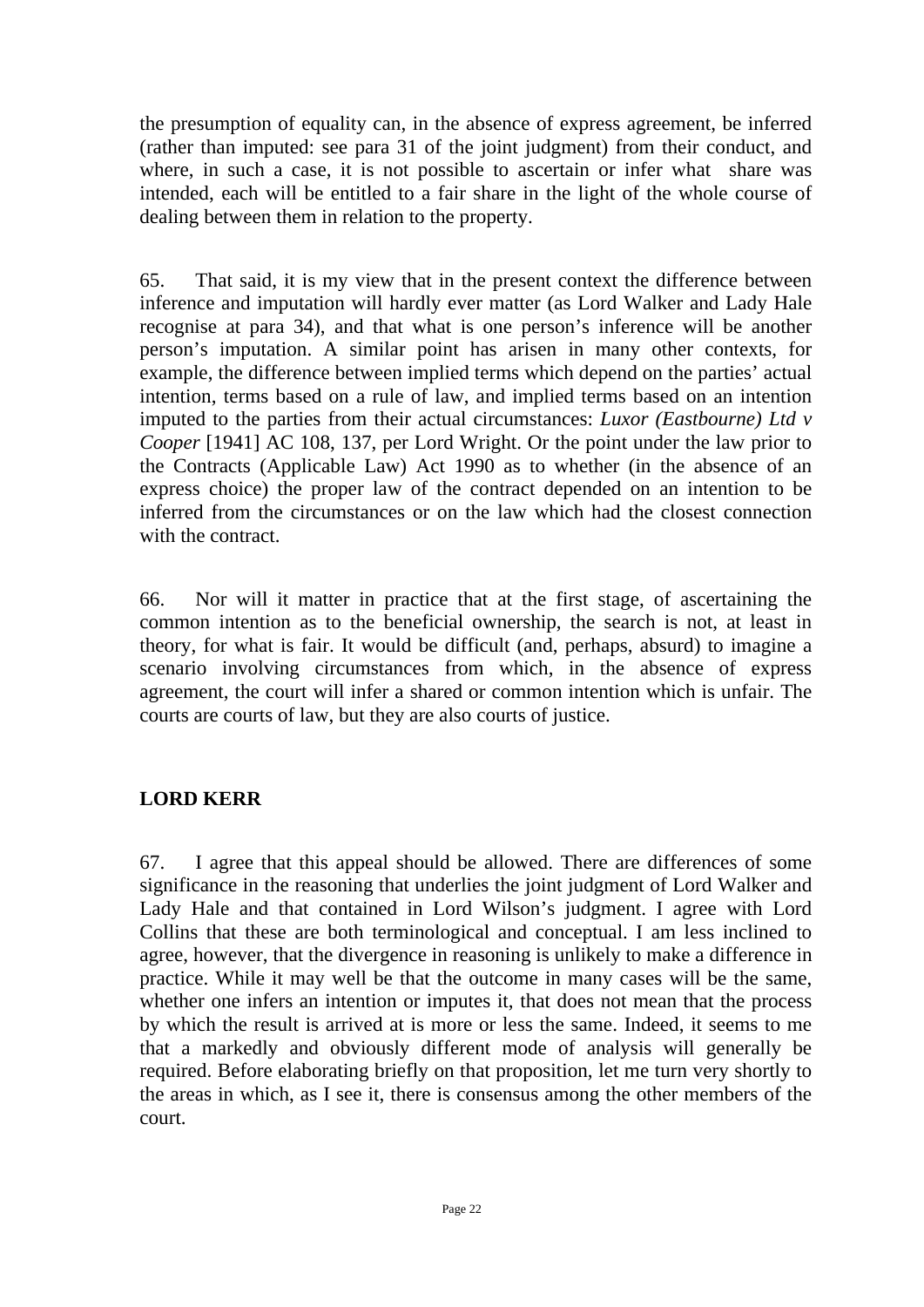68. The following appear to be the areas of agreement:

(i) In joint names' cases, the starting point is that equity follows the law. One begins the search for the proper allocation of shares in the property with the presumption that the parties are joint tenants and are thus entitled to equal shares;

(ii) That presumption can be displaced by showing (a) that the parties had a different common intention at the time when they acquired the home or (b) that they later formed the common intention that their respective shares would change;

(iii) The common intention, if it can be inferred, is to be deduced objectively from the parties' conduct;

(iv) Where the intention as to the division of the property cannot be inferred, each is entitled to that share which the court considers fair. In considering the question of what is fair the court should have regard to the whole course of dealing between the parties

69. The areas of disagreement appear to be these: (a) is there sufficient evidence in the present case from which the parties' intentions can be inferred? (b) is the difference between inferring and imputing an intention likely to be great as a matter of general practice?

#### *How far should the court go in seeking to infer actual intention as to shares?*

70. At para 33 above Lord Walker and Lady Hale have quoted the important judgment of Chadwick LJ in *Oxley v Hiscock* [2005] Fam 211 and at para 52(4) have said that, on the authority of what was said in para 69 of *Oxley,* where it is not possible to ascertain what the actual intention of the parties was as to the shares in which they would own the property, each is entitled to the share which the court considers fair having regard to the whole course of dealing between them in relation to the property. This, I believe, casts the test somewhat differently from the way that it was formulated by Chadwick LJ. At para 69 of *Oxley* he said this:

"… in a case where there is no evidence of any discussion between them as to the amount of the share which each was to have—and even in a case where the evidence is that there was no discussion on that point—the question still requires an answer. It must now be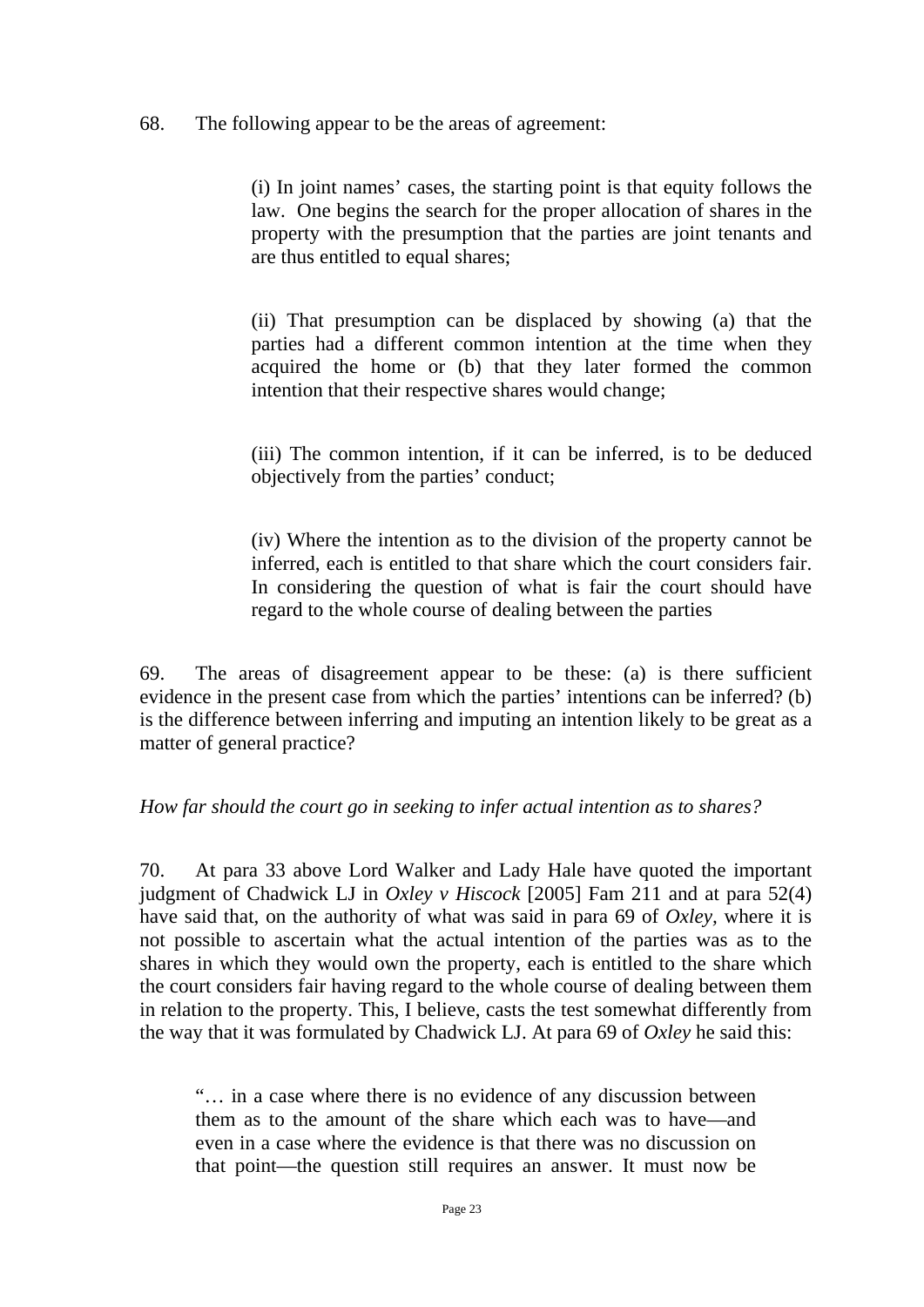accepted that (at least in this court and below) the answer is that each is entitled to that share which the court considers fair having regard to the whole course of dealing between them in relation to the property…"

71. Chadwick LJ did not confine the circumstances in which an intention is to be imputed to those where it was impossible to infer an intention. Rather, he considered that it was proper – and necessary – to impute it when there had been no discussion about the amounts of the shares that each was to have or where there was no evidence of such a discussion. Lord Walker and Lady Hale have pointed out that *Oxley v Hiscock* received qualified approval in *Stack v Dowden* [2007] 2 AC 432*.* It seems clear, however, that there was no approval of the notion that an intention should be imputed where there had been no discussion between the parties for in para 69 of her opinion in *Stack* Lady Hale listed several factors that required to be considered in "divining the parties' true intentions" few of which would involve any verbal exchange whatever.

72. It is hardly controversial to suggest that the parties' intention should be given effect to where it can be ascertained and that, although discussions between them will always be the most reliable basis on which to draw an inference as to that intention, these are not the only circumstances in which that exercise will be possible. There is a natural inclination to prefer inferring an intention to imputing one. If the parties' intention can be inferred, the court is not imposing a solution. It is, instead, deciding what the parties must be taken to have intended and where that is possible it is obviously preferable to the court's enforcing a resolution. But the conscientious quest to discover the parties' actual intention should cease when it becomes clear either that this is simply not deducible from the evidence or that no common intention exists. It would be unfortunate if the concept of inferring were to be strained so as to avoid the less immediately attractive option of imputation. In summary, therefore, I believe that the court should anxiously examine the circumstances in order, where possible, to ascertain the parties' intention but it should not be reluctant to recognise, when it is appropriate to do so, that inference of an intention is not possible and that imputation of an intention is the only course to follow.

73. In this context, it is important to understand what is meant by "imputing an intention". There are reasons to question the appropriateness of the notion of imputation in this area but, if it is correct to use this as a concept, I strongly favour the way in which it was described by Lord Neuberger in *Stack v Dowden* [2007] 2 AC 432 para 126, where he said that an imputed intention was one which was attributed to the parties, even though no such actual intention could be deduced from their actions and statements, and even though they had no such intention. This exposition draws the necessary strong demarcation line between attributing an intention to the parties and inferring what their intention was in fact.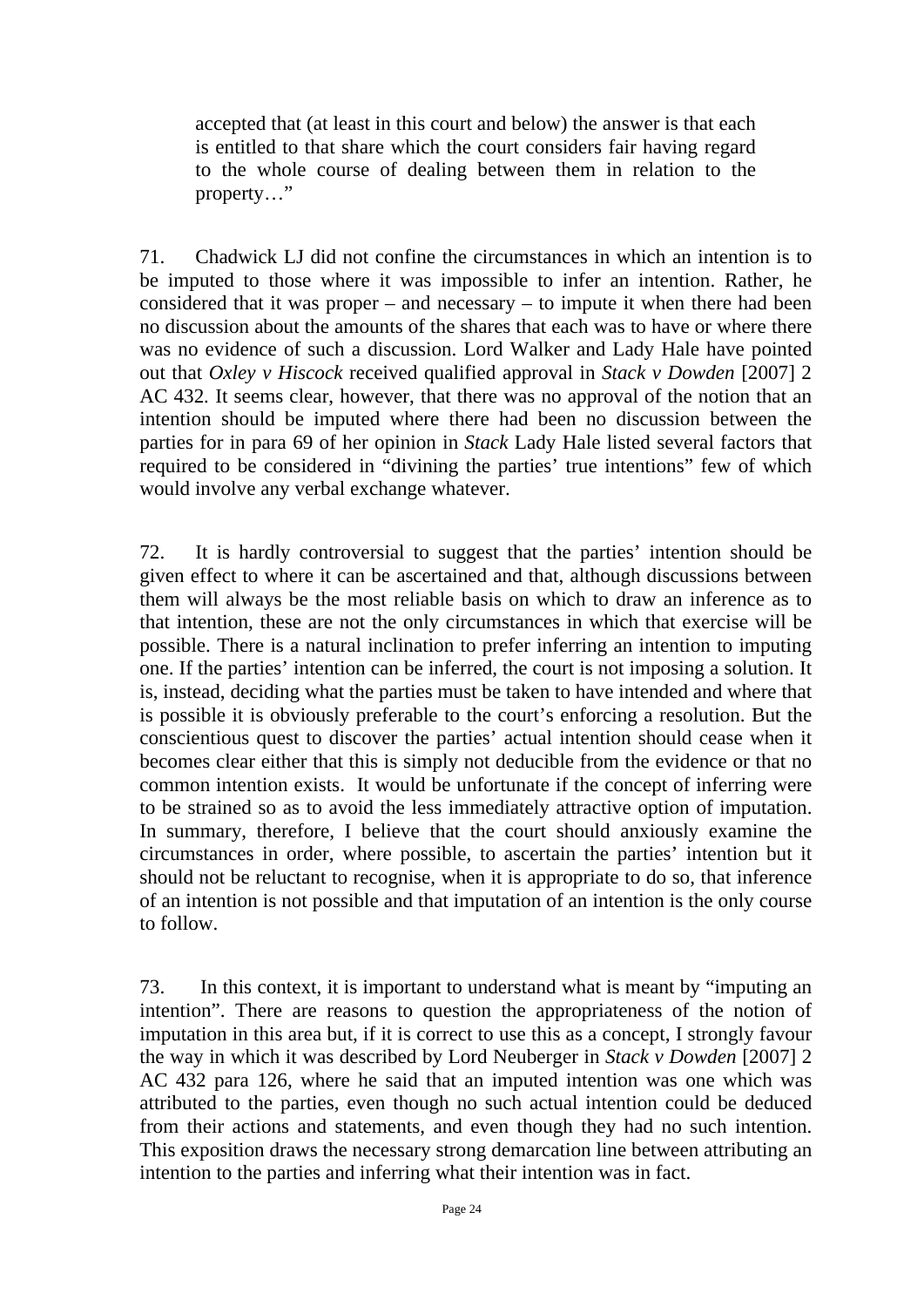74. The reason that I question the aptness of the notion of imputing an intention is that, in the final analysis, the exercise is wholly unrelated to ascertainment of the parties' views. It involves the court deciding what is fair in light of the whole course of dealing with the property. That decision has nothing to do with what the parties intended, or what might be supposed would have been their intention had they addressed that question. In many ways, it would be preferable to have a stark choice between deciding whether it is possible to deduce what their intention was and, where it is not, deciding what is fair, without elliptical references to what their intention might have – or should have – been. But imputing intention has entered the lexicon of this area of law and it is probably impossible to discard it now.

75. While the dichotomy between inferring and imputing an intention remains, however, it seems to me that it is necessary that there be a well marked dividing line between the two. As soon as it is clear that inferring an intention is not possible, the focus of the court's attention should be squarely on what is fair and, as I have said, that is an obviously different examination than is involved in deciding what the parties actually intended.

#### *Is there sufficient evidence in the present case from which the parties' intentions can be inferred?*

76. Lord Walker and Lady Hale have concluded that the failure of the parties to sell their home in Badger Hall Avenue in late 1995, leading as it did to the cashing in of the life insurance policy, meant that Mr Kernott intended that his interest in the Badger Hall Avenue property should crystallise then. That may indeed have been his intention but, for my part, I would find it difficult to *infer* that it actually was what he then intended. As the deputy High Court judge, Nicholas Strauss QC put it in para 48 of his judgment, the bare facts of his departure from the family home and acquisition of another property are a slender foundation on which to conclude that he had entirely abandoned whatever stake he had in the previously shared property.

77. On the other hand, I would have no difficulty in concluding, as did Mr Strauss and as would Lord Wilson, that it was eminently fair that the property should be divided between the parties in the shares decreed by Judge Dedman. Like Lord Wilson, therefore, I would prefer to allow this appeal on the basis that it is impossible to infer that the parties intended that their shares in the property be apportioned as the judge considered they should be but that such an intention should be imputed to them.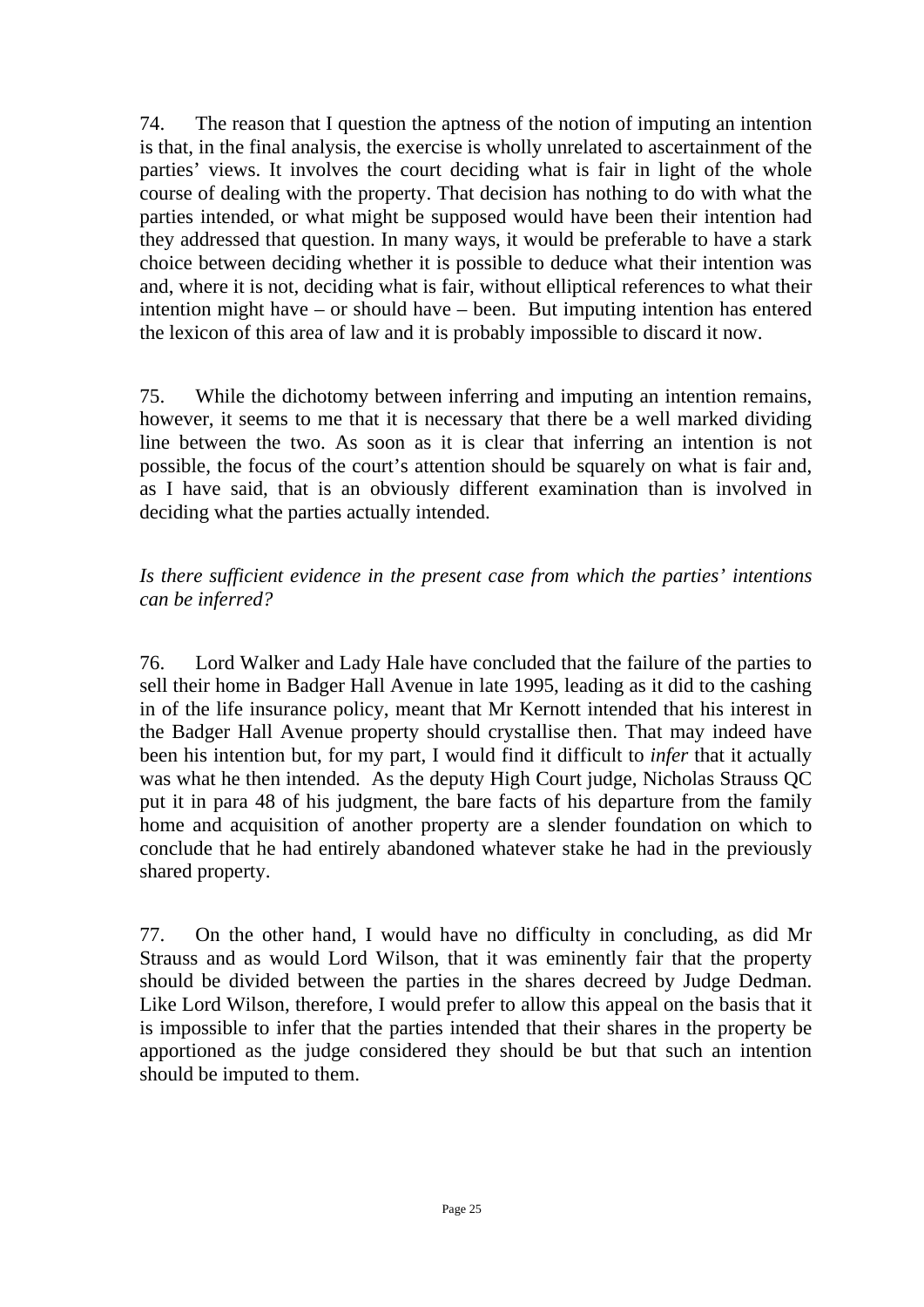### **LORD WILSON**

78. In the light of the continued failure of Parliament to confer upon the courts limited redistributive powers in relation to the property of each party upon the breakdown of a non-marital relationship, I warmly applaud the development of the law of equity, spear-headed by Lady Hale and Lord Walker in their speeches in *Stack v Dowden* [2007] 2 AC 432*,* and reiterated in their judgment in the present appeal, that the common intention which impresses a constructive trust upon the legal ownership of the family home can be *imputed* to the parties to the relationship.

79. In his speech of dissent (other than in relation to the result) in *Stack v Dowden* Lord Neuberger observed, at para 125, that the distinction between inference and imputation was important. He proceeded as follows:

"126 An inferred intention is one which is objectively deduced to be the subjective actual intention of the parties, in the light of their actions and statements. An imputed intention is one which is attributed to the parties, even though no such actual intention can be deduced from their actions and statements, and even though they had no such intention. Imputation involves concluding what the parties would have intended, whereas inference involves concluding what they did intend."

80. Almost 40 years earlier, in *Pettitt v Pettitt* [1970] AC 777, Lord Diplock sought to develop the law in a way similar to that achieved in *Stack v Dowden.* The action was between spouses and, analogously, was brought at a time when the divorce court lacked power to make a property adjustment order in relation to the matrimonial home. Lord Diplock said, at p 823F-G:

"Unless it is possible to infer from the conduct of the spouses at the time of their concerted action in relation to acquisition or improvement of the family asset that they did form an actual common intention as to the legal consequences of their acts upon the proprietary rights in the asset the court must impute to them a constructive common intention which is that which in the court's opinion would have been formed by reasonable spouses."

81. In *Gissing v Gissing* [1971] AC 886, 904E-F, however, Lord Diplock accepted that in *Pettitt* he had been in the minority in suggesting that the common intention could be imputed. So he proceeded to analyse the case in terms of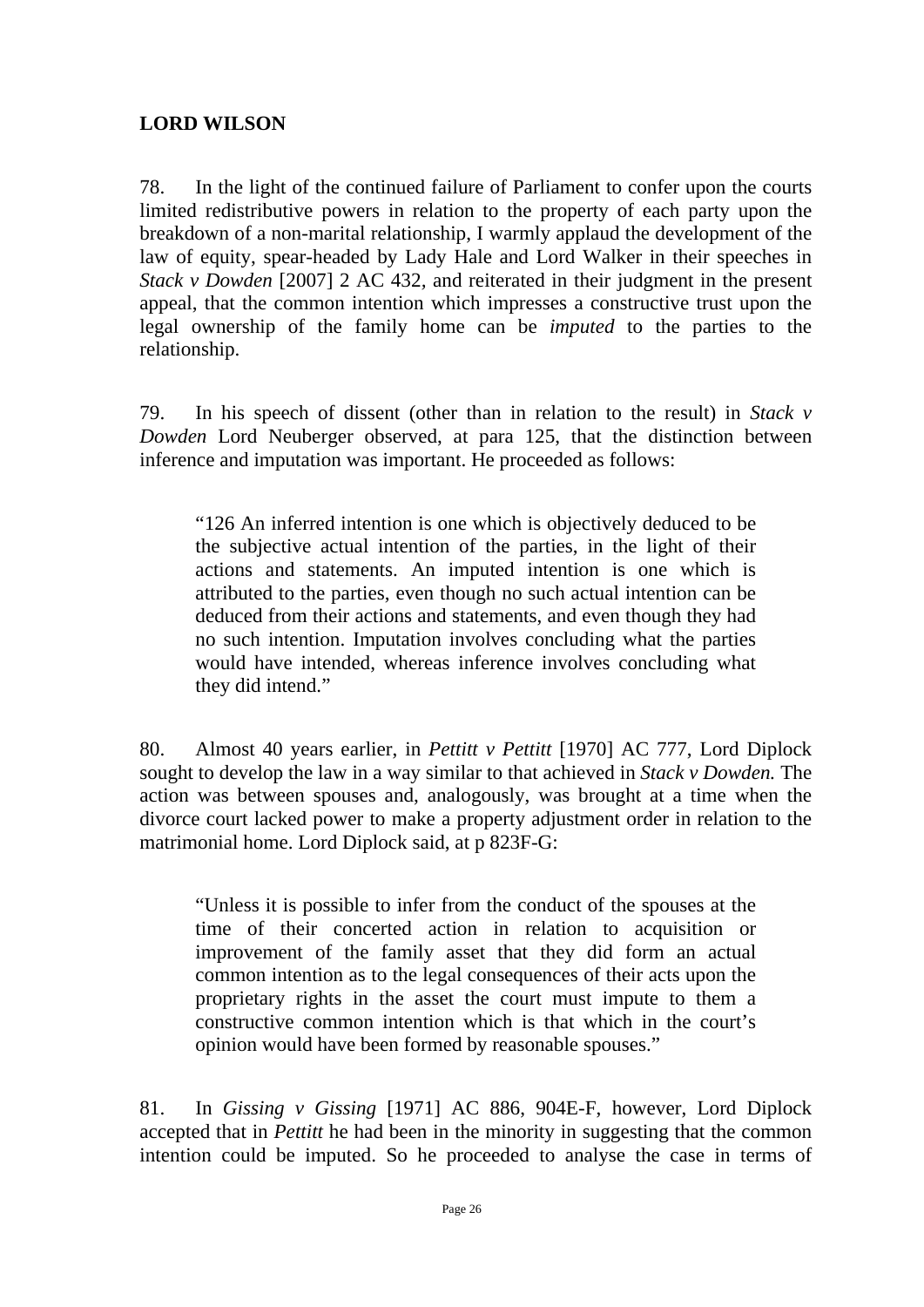whether the necessary intention could be inferred; but he added – ingeniously – at p 909 C-E that it might be possible to infer a common intention on the part of the spouses that their interests in the property should be in such proportions as might ultimately be seen to be fair! It is worthy of note, that in *Pettitt* Lord Reid had, at p 795D-G, also been cautiously amenable to the idea of imputing the necessary intention but had, at p 797A-B, expressed a firm preference for Parliamentary intervention; and that in *Gissing,* in the passage quoted by Lady Hale and Lord Walker at para 29 above, Lord Reid saw fit to reiterate those views notwithstanding that the argument in favour of a power to impute had for the time being already been lost.

82. In *Oxley v Hiscock* [2005] Fam 211, paras 68 and 69 Chadwick LJ, pointed out that assertions that the family home was held under a constructive trust raised two questions. The home had been held in Mr Hiscock's sole name so, for Chadwick LJ, the first question was whether Mrs Oxley could establish that they had nevertheless had a common intention that she should have some beneficial share in it. In the present case, however, the home is held in the joint names of the parties so, for us, the first question is whether Ms Jones can establish that they nevertheless had (albeit not necessarily at the outset) a common intention that the beneficial shares of herself and Mr Kernott should be in some proportions other than joint and equal. The second question, which arises in the event only of an affirmative answer to the first, is to determine the proportions in which the beneficial shares are held.

83. In relation to the second question Chadwick LJ concluded, in his summary at para 69, that, where there was no evidence of any discussion between the parties as to the proportions in which their beneficial shares in the family home were to be held, each was "entitled to that share which the court considers fair having regard to the whole course of dealing between them in relation to the property"; and he had made clear, at para 66, that such an entitlement arose because "what the court is doing, in cases of this nature, is to supply or impute a common intention as to the parties' respective shares (in circumstances in which there was, in fact, no common intention) on the basis of that which…is shown to be fair". Emboldened by developments in the case-law since the decision in *Gissing*, and apparently in particular by the decision of the Court of Appeal in *Drake v Whipp* [1996] FLR 826, Chadwick LJ thus saw fit to reassert the power to impute. In *Pettitt* Lord Diplock had referred to reasonable spouses rather than to fairness; but reasonable spouses will intend only what is fair.

84. The analysis by Chadwick LJ of the proper approach to the *second* question was correct. In paras 31 and 51(4) above Lord Walker and Lady Hale reiterate that, although its preference is always to collect from the evidence an expressed or inferred intention, common to the parties, about the proportions in which their shares are to be held, equity will, if collection of it proves impossible, impute to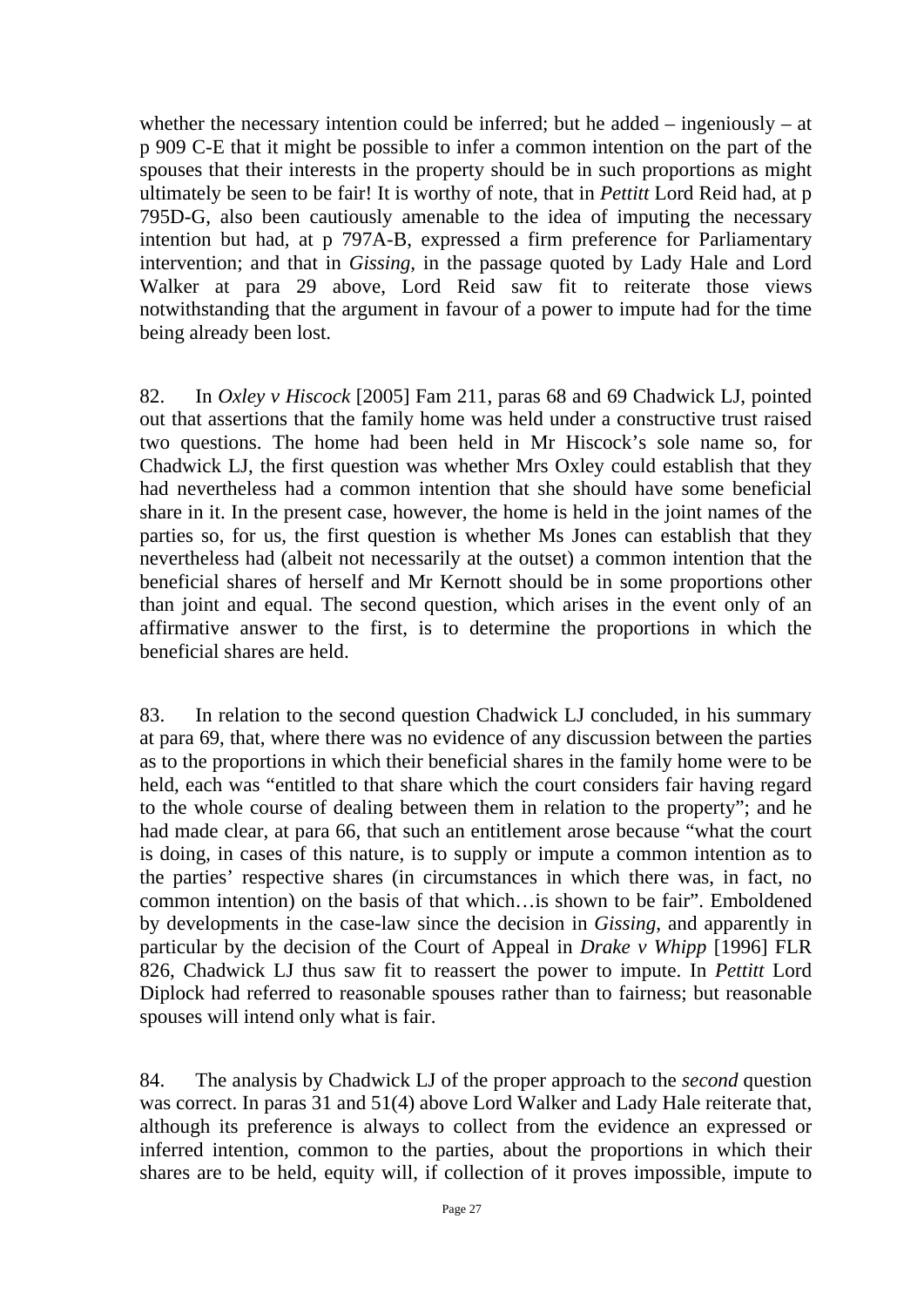them the requisite intention. Before us is a case in which Judge Dedman, the trial judge, found – and, was entitled on the evidence to find – that the common intention required by the *first* question could be inferred. Thus the case does not require us to consider whether modern equity allows the intention required by the *first* question also to be imputed if it is not otherwise identifiable. That question will merit careful thought.

85. In para 61 of her ground-breaking speech in *Stack v Dowden* Lady Hale quoted, with emphasis, the words of Chadwick LJ in para 69 of *Oxley v Hiscock*, which I have quoted in para 83 above. Then she quoted a passage from a Discussion Paper published by the Law Commission in July 2002 and entitled "Sharing Homes" about the proper approach to identifying the proportions which "were intended" . Finally she added four sentences to each of which, in quoting them as follows, I take the liberty of attributing a number:

"[1.] That may be the preferable way of expressing what is essentially the same thought, for two reasons.

[2.] First, it emphasises that the search is still for the result which reflects what the parties must, in the light of their conduct, be taken to have intended.

[3.] Second, therefore, it does not enable the court to abandon that search in favour of the result which the court itself considers fair.

[4.] For the court to impose its own view of what is fair upon the situation in which the parties find themselves would be to return to the days before *Pettitt v Pettitt*… without even the fig leaf of section 17 of the 1882 Act."

86. I leave on one side Lady Hale's first sentence although, whereas Chadwick LJ was identifying the criterion for imputing the common intention, the context of the passage in the Discussion Paper suggests that the Law Commission was postulating a criterion for inferring it. On any view Lady Hale's second sentence is helpful; and, by her reference to what the parties must, in the light of their conduct, be taken to have intended (as opposed to what they did intend), Lady Hale made clear that, by then, she was addressing the power to resort to imputation. Lady Hale's fourth sentence has been neatly explained – by Mr Nicholas Strauss QC, deputy judge of the Chancery Division, who determined the first appeal in these proceedings, at para 30 – as being that, in the event that the evidence were to suggest that, whether by expression or by inference, the parties